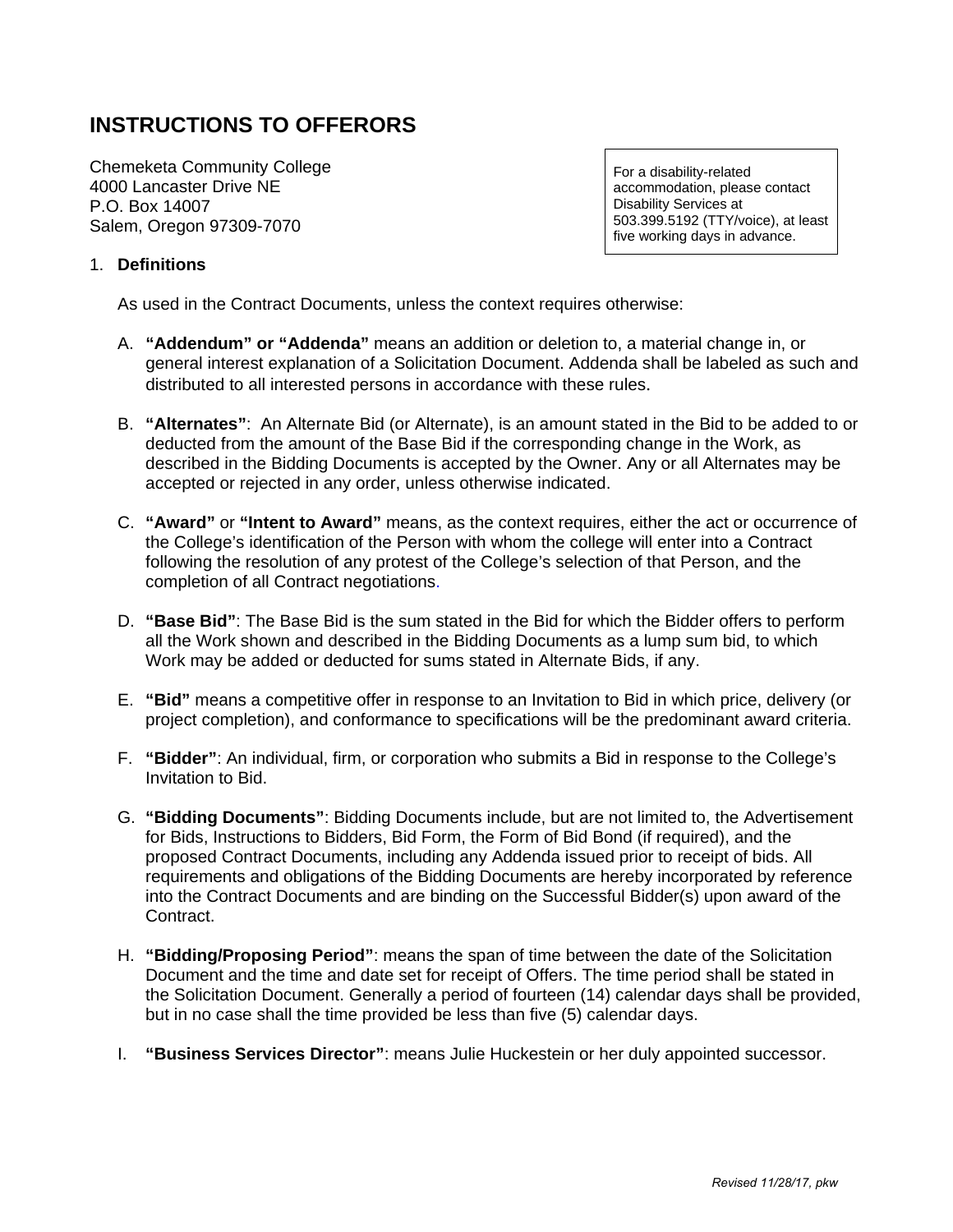- J. **"Chief Financial Officer"** means Julie Huckestein or her duly appointed successor.
- K. **"Closing"**: The date and time specified in the College's Solicitation Document as the deadline for submitting Offers.
- L. **"Code"** means the Public Contracting Code, as defined in ORS 279A.010.
- M. **"College"**: See definition of the "Owner" under general conditions of the contract for construction. For non-construction contracts, the term "Owner" shall be synonymous with "College" or "Chemeketa Community College" and shall mean the "Owner" or the "Owner's authorized representative."
- N. **"Competitive Range"** means the Offerors with whom the College will conduct discussions or negotiate if the College intends to conduct discussions or negotiations in accordance with its own rules.
- O. **"Competitive Sealed Bidding"** means the issuing of Invitations to Bid, which follow the formal process for advertising, submitting bids, and conducting of public bid openings as required by ORS 279B.055.
- P. **Competitive Sealed Proposals"** means the issuing of Request for Proposals, which follow the formal process for advertising, submitting proposals, and conducting of public openings as required by ORS 279B.060.
- Q. **"Contract"** means a "Public Contract," as defined in ORS 279A(1)(z), a sale or other disposal, or a purchase, lease, rental or other acquisition, by a contracting agency of personal property, services, including personal services, public improvements, public works, minor alterations, or ordinary repair or maintenance necessary to preserve a public improvement. "Public Contract" does not include grants. The "Contract" includes the College's Solicitation Document and the accepted portions of a Solicitation Document, whether attached or incorporated by reference, between the College and Contractor describing the work to be done and the obligations of the parties. Depending upon the goods and services being procured, the College may use "Contract" as meaning a purchase order, price agreement, or other contract document in addition to the College's Solicitation Document and the accepted portions of a Solicitation Document. If the Contract is for a public improvement or public work, the "Contract" may consist of the College's Solicitation Document, including any addenda, the general and special and/or supplementary conditions or other conditions governing the work, the accepted portions of the Solicitation Document, the performance and payment bond (if required), certificates of insurance, plans, technical specifications, approved shop drawings, Construction Change Directive or written order for a minor change in the Work, Notice of Award, Notice to Proceed, and any contract amendments, including approved change orders.
- R. **"Contract Documents"**: The Contract Documents consist of the Advertisement, Instructions to Offerors, Bureau of Labor and Industries Prevailing Wage Rates, Bid Form, Bid Bond, Performance Bond, Payment Bond, Notice of Award, Notice to Proceed, Agreement between Owner and Contractor (hereinafter the "Agreement"), Conditions of the Contract (General, Supplementary and other Conditions), Drawings, Specifications, addenda issued prior to execution of the Contract, other documents listed in the Agreement, and Modifications issued after execution of the Contract.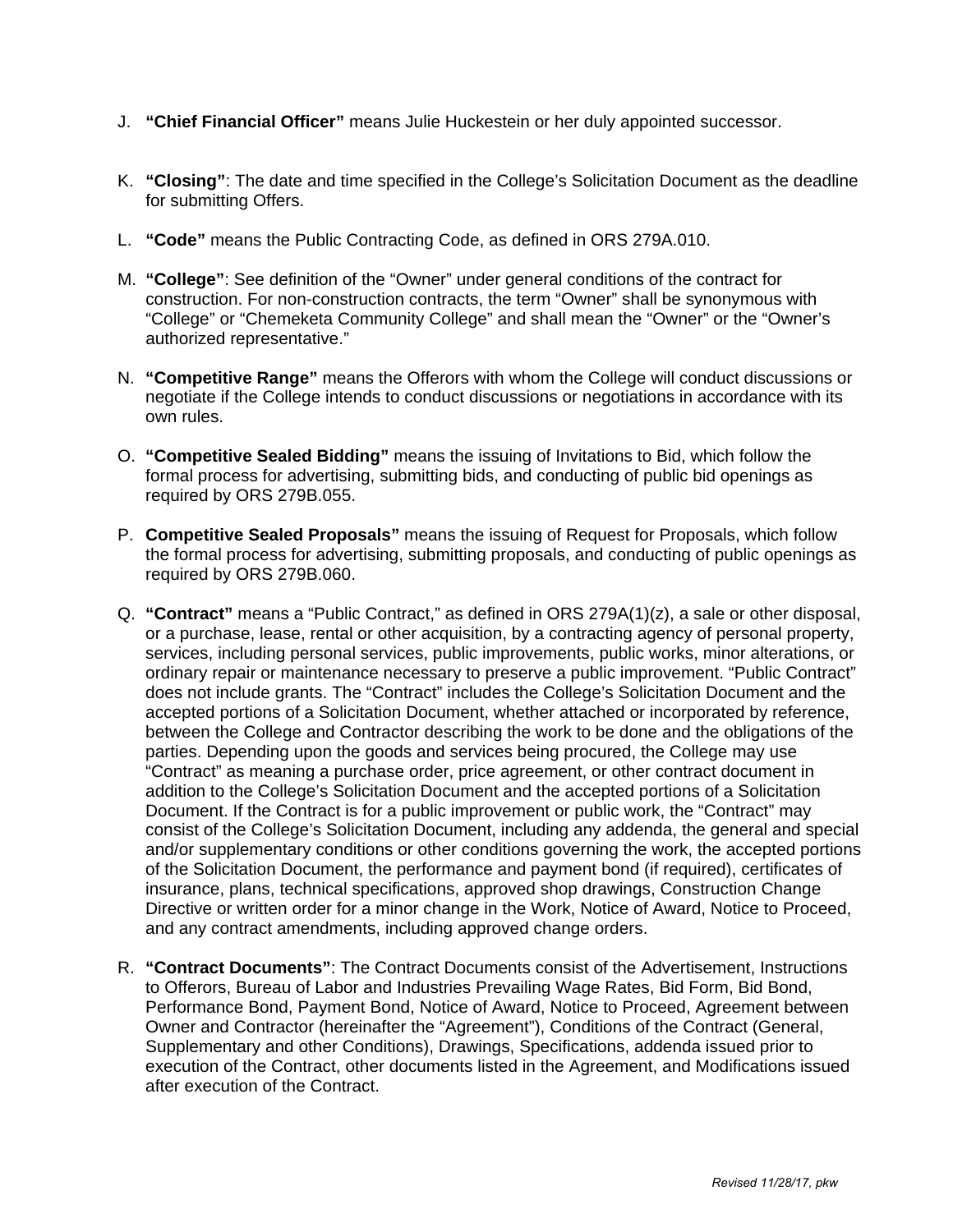- S. **"Contract Price"** means, as the context requires, (i) the maximum monetary obligation that the College will or may incur under a Contract, including bonuses, incentives, approved alternates, fully executed change orders or amendments, and contingency amounts, if the Contractor fully performs under the Contract, (ii) the maximum not-to-exceed amount of payments specified in the Contract, or (iii) the unit prices for Goods or Services set forth in the Contract.
- T. **"Contract Review Authority"** means the College's Local Contract Review Board as set forth in ORS 279A.060.
- U. **"Contractor"** means the Person with whom the College enters into a Contract and shall be synonymous with "Independent Contractor" (i.e., a person or business that provides services to the College in which the College neither controls nor has the right to control the means or manner by which work is performed). The College may control the results of the services, but not control the means or manner of the Contractor's performance of the Work.
- V. **"Cost"** means not only the product price but also other items of expense such as the actual or reasonably estimated costs related to quality or conversion, and may include such actual or estimated items as shipping, delivery, setup, installation, and training.
- W. **Descriptive Literature"** means Written information submitted with the Offer that addresses the Goods and Services included in the Offer.
- X. "**Disadvantaged Business Enterprise (DBE)"** means a small business concern pursuant to ORS 200.005(1), which is at least 51 percent owned by one or more socially and economically disadvantaged individuals, or, in the case of any corporation, at least 51 percent of the stock of which is owned by one or more socially and economically disadvantaged individuals and whose management and daily business operations are controlled by one or more of the socially and economically disadvantaged individuals who own it.
- Y. "**Effective Date of Contract"** means the date established in the Contract for the Contractor's work to begin, or the date the Contract has been fully executed and received all required approvals, whichever date is later.
- Z. **"Electronic Advertisement"** means notice of the College's request for Offers or request for quotes, available over the internet via (a) The World Wide Web or some other Internet protocol; or (b) the College's electronic procurement system. An Electronic Advertisement may include a Solicitation Document.
- AA. **"Electronic Offer"** means a response to the College's request for Offers or request for quotes submitted to the College via email or through the College's Electronic Procurement System.
- BB. **"Electronic Procurement System"** means an information system that Persons may access through the Internet, using the World Wide Web or some other Internet protocol, or that Persons may otherwise remotely access using a computer, that enables the College to post Electronic Advertisements, receive Electronic offers, and conduct other activities related to a procurement.
- CC. **"Facsimile"** means electronic equipment that communicates and reproduces both printed and handwritten material.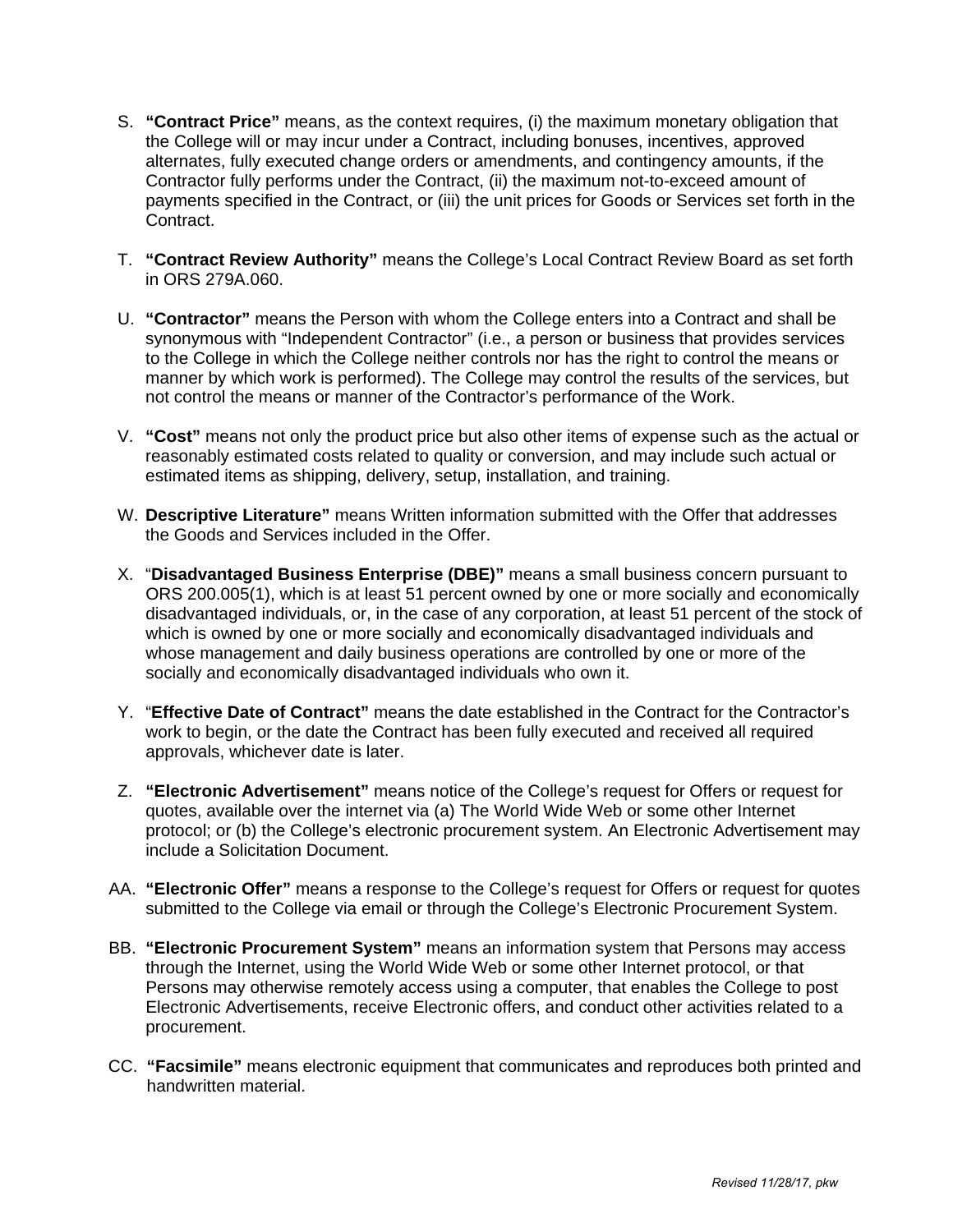- DD. **"Gift"** means something of economic value given to a public official or the public official's relative without an exchange of valuable consideration of equivalent value, including the full or partial forgiveness of indebtedness, and which is not extended to others who are not public officials or the relatives of public officials on the same terms and conditions; and something of economic value given to a public official or the public official's relative for valuable consideration less than that required from others who are not public officials.
- EE. **"Goods and Services"** or "Goods or Services" have the meaning set forth in ORS 279A.010(1)(j).
- FF. **"Invitation to Bid" (ITB)** means all documents used for soliciting Offers in accordance with either ORS 279A.010(2)(bb). (See also "Competitive Sealed Bidding.")
- GG. **"Life Cycle Costing"** means determining the cost of a product for its estimated useful life, including its disposal.
- HH. **"Local Contract Review Board"** means Chemeketa Community College's Board of Education as established by Resolution No. 83-84-6.
	- II. **"Lowest Responsible Bidder"** means: (a) the bidder whose Offer substantially complies with the requirements and criteria set forth in the Invitation to Bid and with all prescribed public procurement procedures and requirements; or (b) When the invitation to bid specifies or authorizes the award of multiple contracts to the responsible bidders, the bidder whose bids substantially comply with the requirements and criteria set forth in the Invitation to Bid and with all prescribed public procurement procedures and requirements and who qualify for the award of a Public Contract under the terms of the Invitation to Bid (ORS 279B.055(10)). Depending upon the requirements of the Solicitation Document, "Lowest Responsible Bidder" may also mean one who, in the determination of the Advocate for Minority, Women and Emerging Small Businesses, has undertaken both a policy and practice of actively pursuing participation by minority and women-owned business in all bids, both public and private, submitted by such bidder, pursuant to ORS 200.025 and 200.045.
- JJ. **"Model Rules"** means the Chemeketa Community College Rules of Procurement (CCRP), adopted in accordance with ORS 279A.065(5)(a) and ORS 279A.070 by the College's Local Contract Review Board, January 15, 2005, through Resolution No. 04-05-11, as currently amended.
- KK. **"ORS"** means Oregon Revised Statutes.
- LL. "**Offer"** means a response to a Solicitation Document that is binding on the Offeror.
- MM.**"Offeror"** means a Person, who submits an Offer.
- NN. **"Opening"** means the date, time, and place announced in the Solicitation Document for the public opening of Written sealed Offers.
- OO. **"PCC"** means Public Contracting Code as it is defined in ORS 279A.010(z).
- PP. **"Person"** means any of the following with legal capacity to enter into a Contract: individual, corporation, business trust, estate, trust, partnership, limited liability company, association, joint venture, governmental agency, public corporation or any other legal or commercial entity.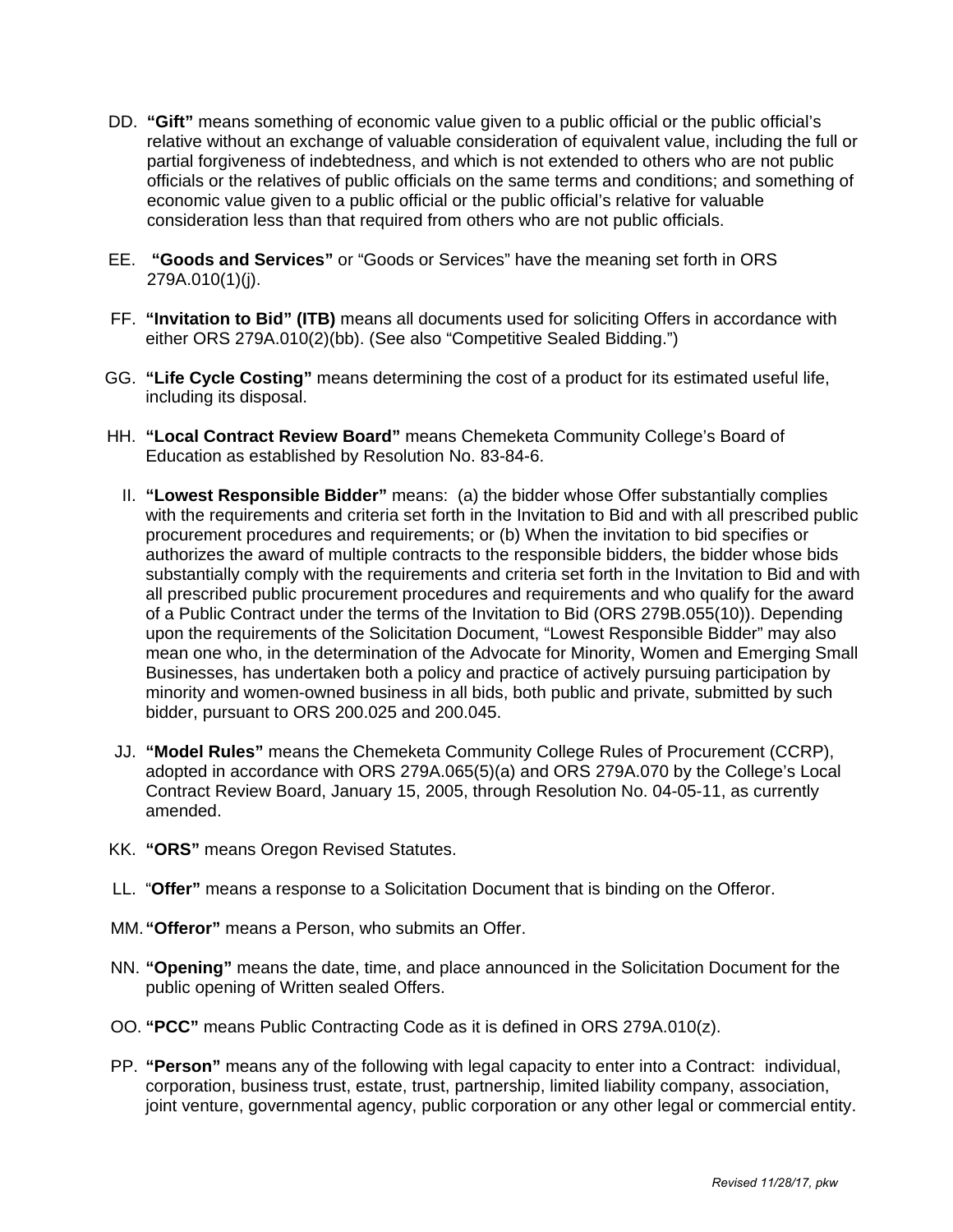- QQ. **"Personal Property"** means everything subject to ownership, which is not real property and has exchangeable value; includes all chattels and movables, such as boats and vessels, merchandise and stock in trade, furniture and personal effects, goods, livestock, vehicles, farming implements, movable machinery, movable tools and movable equipment pursuant to ORS 307.020.
- RR. **"Personal Services Competitive Solicitation"** means a documented process providing an equal and open opportunity to qualified parties, which culminates in a selection based on criteria that include, but are not limited to, the Contractor's availability, capacity, experience, reputation, responsiveness to time limitations, responsiveness to solicitation requirements, quality of previous performance and fees or costs.
- SS. **"Personal Services Contract"** or **"Contract for Personal Services"** means a Contract or member of a class of Contracts, other than a Contract for the services of an Architect, Engineer, Land Surveyor or Provider of Related Services (which are subject to ORS 279C.105, ORS 279C.110 or ORS 279C.120, and which are defined as Personal Contracts pursuant to ORS 279C.100(5)), that the College's Local Contract Review Board has designated as a Personal Services Contract pursuant to ORS 279A.055, whose primary purpose is to acquire specialized skills, knowledge and resources in the application of technical or scientific expertise, or the exercise of professional, artistic or management discretion or judgment, including, without limitation, a Contract for the services of a(n): accountant; physician, dentist or lawyer; educator; consultant(s) for information technology, travel, banking, investing, collections, or other consultant; broadcaster or artist (including a photographer, filmmaker, painter, weaver, or sculptor). (See also Personal Services Contracting Rules section within these Community College Rules for an expanded definition.)
- TT. **"Personal Services Contractor"** means an Independent Contractor that performs a Contract for Personal Service(s) for the College, when the College has no right to and does not control the means and manner of performing the Contract, except as to the delivery schedule, determining compliance with the Statement of Work, and accepting or rejecting the deliverables or results required under the Contract.
- UU. **"Prequalification of Offeror"** means a process followed by the College, in advance of issuance of Solicitation Documents, to determine the qualifications of prospective Offerors to perform Public Contracts.
- VV. **"Product Sample"** means the exact Goods or a representative portion of the Goods offered by the Offeror in response to the Solicitation Document. Unless otherwise provided in the Solicitation Document, the Product Sample shall be the exact products or a representative portion of that product offered by the Offeror.
- WW. **"Proposal"** means an Offer in response to a Request for Proposals.
- XX. **"Public Contract"** means a sale or other disposal, or a purchase, lease, rental or other acquisition, by the College of personal property, services, including personal services, public improvements, public works, minor alterations, or ordinary repair or maintenance necessary to preserve a public improvement. (ORS 279A.010(1)(z)).
- YY. **"Public Notice"** means a public notice of Solicitation Document that is published at least once in at least one newspaper of general circulation in the area where the contract is to be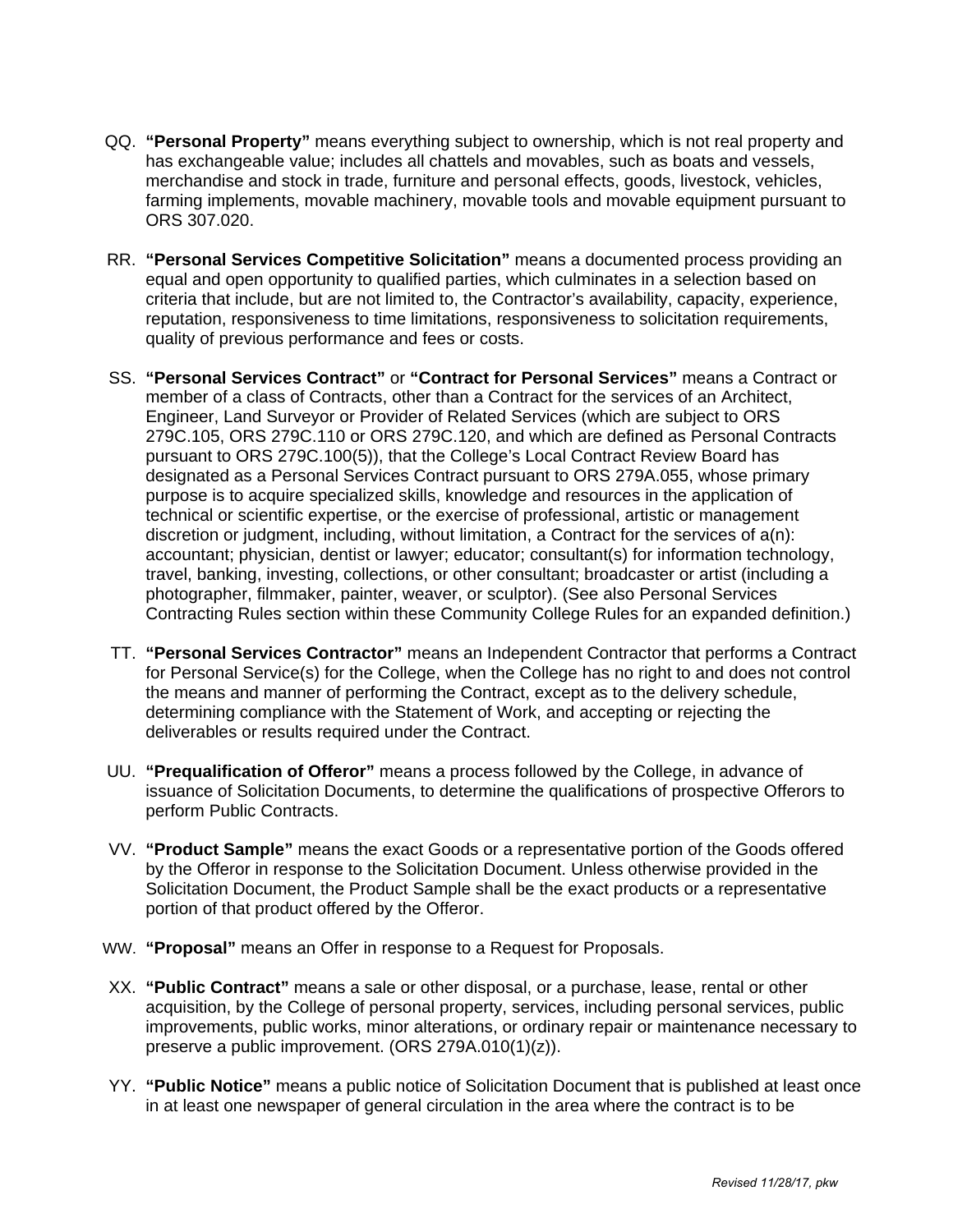performed and in as many additional issues and publications as the College determines or is published electronically.

- ZZ. **"Request for Proposals"** or **"RFP"** means all documents used for soliciting Proposals in accordance with either ORS 279B.060 or 279C.110, where proposal evaluation and contract award is based on criteria such as proposer qualifications and experience, product features and characteristics, service quality and efficiency, and conformance with the specifications and requirements of the Solicitation Document. Price may be evaluation criterion for an RFP, but will not necessarily the the predominant basis for contract award.
- aa. **"Request for Qualifications"** means a Written document describing the College's circumstances and the type of service(s) desired, setting forth all significant evaluation factors and their relative importance, written qualifications, and, if appropriate, price. The Request for Qualifications will not result in a Contract but is intended to establish a list of qualified Contractors from which to seek Offers and select a Contractor.
- bb. **"Request for Quotes"** or **"RFQ"** means the solicitation by the College of Offers from competing vendors in an effort to obtain competitive quotes. The solicitation may be by advertisement or by the College initiating a request to vendors to make an offer in accordance with the provisions of Small Procurements and Intermediate Procurements as these categories are defined in ORS 279B.065 and 279B.070, pursuant to the rules established by the College's Local Contract Review Board for competitive thresholds. The solicitation may be accomplished by advertisement or by the College initiating a request to vendors to make an Offer. The solicitation and the offer may be electronic, in writing, or oral.
- cc. **"Requirements Contract"** means a price agreement that constitutes a firm Offer by the Contractor, regardless of whether any order or purchase has been made or any performance has been tendered under the price agreement and is enforceable for the period stated in the price agreement and is not revocable by the Contractor. A price agreement does not constitute an exclusive dealing commitment on the part of the College or the Contractor unless the price agreement expressly so provides. (ORS 279B.140)
- dd. **"Responsible Offeror"** (also, **"Responsible Bidder"** or **"Responsible Proposer,"** as applicable), means a Person that has submitted an Offer and meets the standards set forth in ORS 279B.005 and/or ORS 279B.110, and that has not been debarred or disqualified by the College. When used alone, "**Responsible"** means meeting the aforementioned standards.
- ee. **"Responsive Offer"** (also, **"Responsive Bid"** or **"Responsive Proposal,"** as applicable), means an Offer that substantially complies in all material respects with applicable solicitation requirements. When used alone, "**Responsive"** means having the characteristic of substantially complying in all material respects with applicable solicitation requirements.
- ff. **"Service Contract"** means a contract that calls primarily for a contractor's time and effort rather than for an end product.
- gg. **"Signed"** means, as the context requires, that a Written document contains a Signature or that the act of making a Signature has occurred.
- hh. **"Signature"** means any Written mark, word or symbol that is made or adopted by a Person with the intent to be bound and that is attached to or logically associated with a Written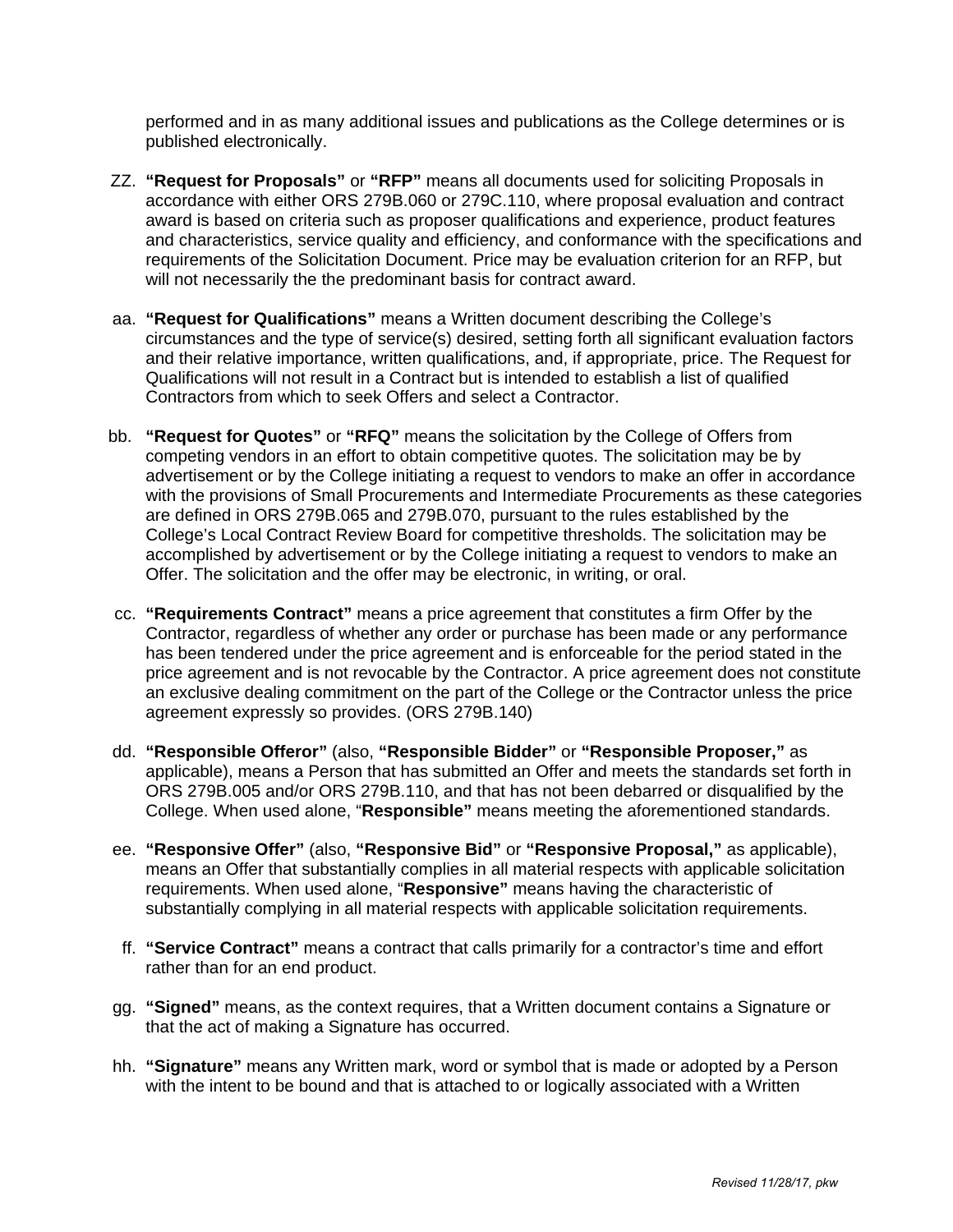document to which the Person intends to be bound and executed or adopted by a Person with the intent to be bound.

- ii. **"Solicitation Document"** means an Invitation to Bid, Request for Proposals or other document issued to invite offers from prospective contractors pursuant to ORS Chapter 279B or 279C and includes all documents incorporated by reference.
- jj. **"Specification/Scope of Work"** means any description of the physical or functional characteristics, or of the nature of a supply, service or construction item, including any requirement for inspecting, testing or preparing a supply, service or construction item for delivery and the quantities or qualities of materials to be furnished under a Contract. Specifications generally will state the result to be obtained and may, on occasion, describe the method and manner of doing the Work to be performed. Specifications may be incorporated by reference and/or through attachment to the Contract.
- kk. **"Standard Fee Contract"** means a contract awarded for service to be performed for a standard fee, when the standard fee is established by the College, and a like contract is available to all qualified applicants.
- ll. **"Statement of Work"** means a written statement that specifically describes the phases of work or services, major tasks, or areas of responsibility the Contractor is to perform at a particular site, or within a particular locale during a stated period of time, according to a schedule of delivery. The statement must identify specific objectives that the Contractor is to attain or describe, in detail, and the deliverables that the Contractor is to provide.
- mm. **"Work"** means the furnishing of all materials, equipment, labor and incidentals necessary to successfully complete any individual item in a Contract or the entire Contract, and successful completion of all duties and obligations imposed by the Contract.
	- nn **"Writing"** means letters, characters and symbols inscribed on paper by hand, print, type or other method of impression, intended to represent or convey particular ideas or meanings. "Writing," when required or permitted by law, or required or permitted in a Solicitation Document, also means letters, characters and symbols made in electronic form and intended to represent or convey particular ideas or meanings.
- oo. **"Written"** means existing in Writing.

### 2. **Notice to Offerors**

Statutes, regulations, executive orders, and college policies cited in the "Instructions to Offerors" are hereby incorporated by reference and the Offeror represents by submitting its Offer that it will comply with all such provisions.

### 3. **Compliance with College Policies**

The College retains the right to stop any activity and/or to require dismissal from the job site of any worker whose behavior does not comply, or gives the College reasonable suspicion to believe the worker's behavior does not comply, with pertinent Chemeketa Community College policy(ies), including but not limited to providing a respectful workplace, a harassment free workplace, and a drug and alcohol free workplace, or the activity is deemed hazardous to members of a user group, the public, or College facilities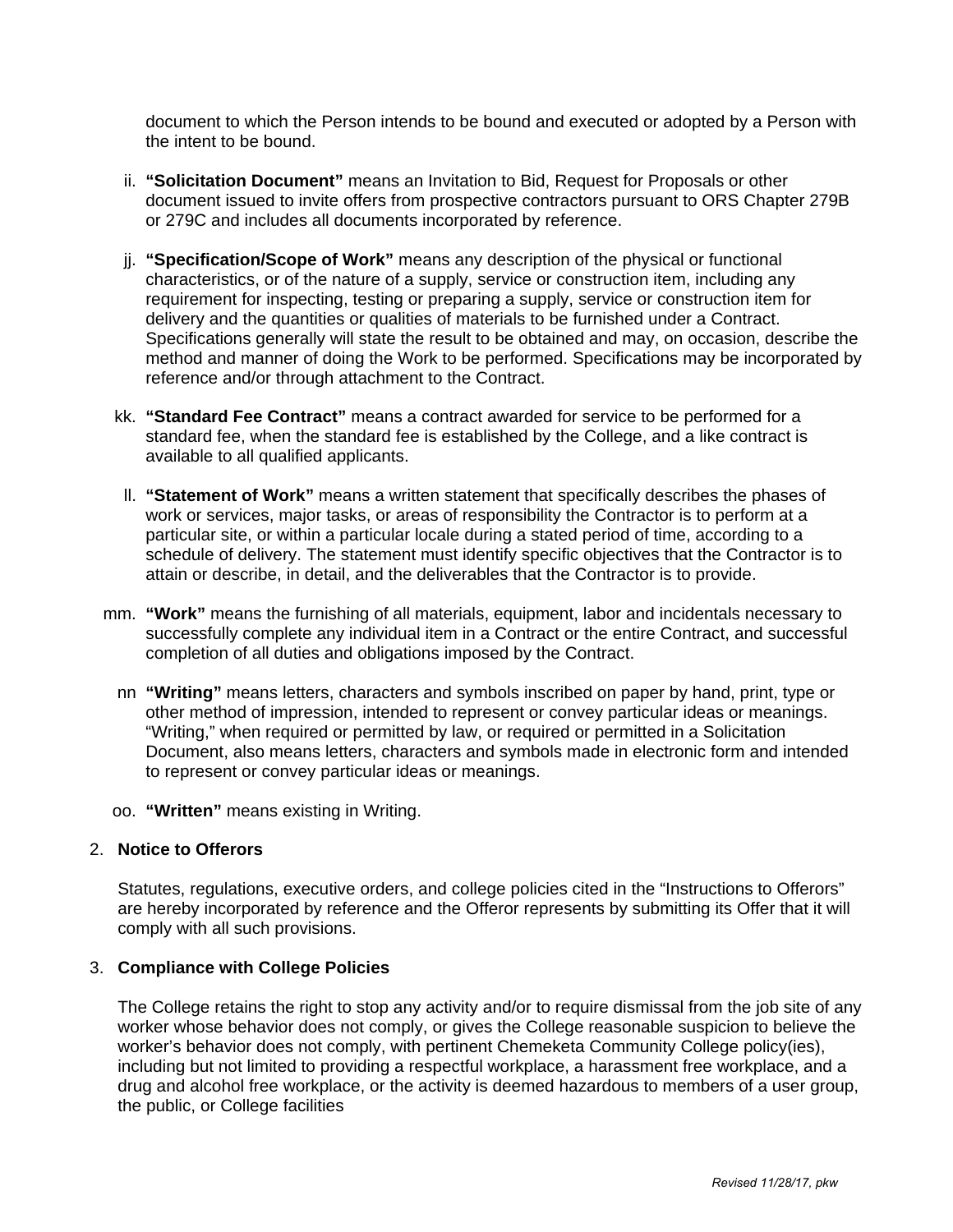# 4. **General Statutory Provisions Concerning Public Contracts**

The attention of the Offeror(s) is called to the provisions of all Local, State, and Federal laws, regulations, ordinances, and resolutions applicable to the work, as well as laws, regulations, ordinances, resolutions, and permits relating to obstructing streets, maintaining signals, storing and handling of explosives, preserving safety or affecting the Offeror, or its employees or its work hereunder in its relation to the College or any other person. The Offeror shall obey all such laws, regulations, ordinances, permits or resolutions applicable to the Work or controlling or limiting Contractors while engaged in the prosecution of the Work under this Contract.

The provisions of this Contract shall be interpreted in accordance with the laws of the State of Oregon and in accordance with the laws, ordinances, regulations, permits, and resolutions of Marion County.

*Statutory citations within the Solicitation Documents are made for reference purposes only, and are not to be considered all-inclusive. They are meant only as an aid to Offerors for Public Contracts; they are not captured verbatim, may not contain the most recent legislative updates, and all applicable numeric citations are not included within these Instructions to Offerors. Some of the statutory citations included for reference purposes are:* 

- A. *Preferences for Oregon goods and services; nonresident bidders.* In accordance with the provisions of Oregon Revised Statute (ORS 279A.120), the public contracting agency (College), shall prefer goods or services that have been manufactured or produced in this state if price, fitness, availability, and quality are otherwise equal.
- B. *Award of contract; bonds.*

Pursuant to ORS 279C.375(2) in determining the lowest responsible Bidder, a public contracting agency shall check the list created by the Construction Contractors Board under ORS 701.227 for bidders who are not qualified to hold a contract for a public improvement and determine whether the prospective bidder has met the standards of responsibility. Pursuant to ORS 279A.120 for the purposes of awarding a Public Contract, a public contracting agency shall add a percent increase on the Bid of a nonresident Bidder equal to the percent, if any, of the preference given to that Bidder in the state in which the Bidder resides. In accordance with ORS 279A.120(4), the Oregon Department of Administrative Services on or before January 1 of each year shall publish a list of states that give preference to in-state Bidders with the percent increase applied in each such state. The College may rely on the names of states and percentages so published in determining the lowest responsible Bidder without incurring any liability to any Bidder.

C. *Discrimination in subcontracting prohibited; remedies.*

Pursuant to ORS 279A.110(1), a bidder or proposer who competes for or is awarded a Public Contract may not discriminate against a subcontractor in the awarding of a subcontract because the subcontractor is a minority, women, or emerging small business enterprise certified under ORS 200.055 or against a business enterprise that is owned or controlled by or that employs a disabled veteran. Pursuant to ORS 279A.110(4) a bidder or proposer shall certify in the documents accompanying the bidder's or proposer's offer to enter into a Public Contract that the bidder or proposer has not discriminated and will not discriminate, in violation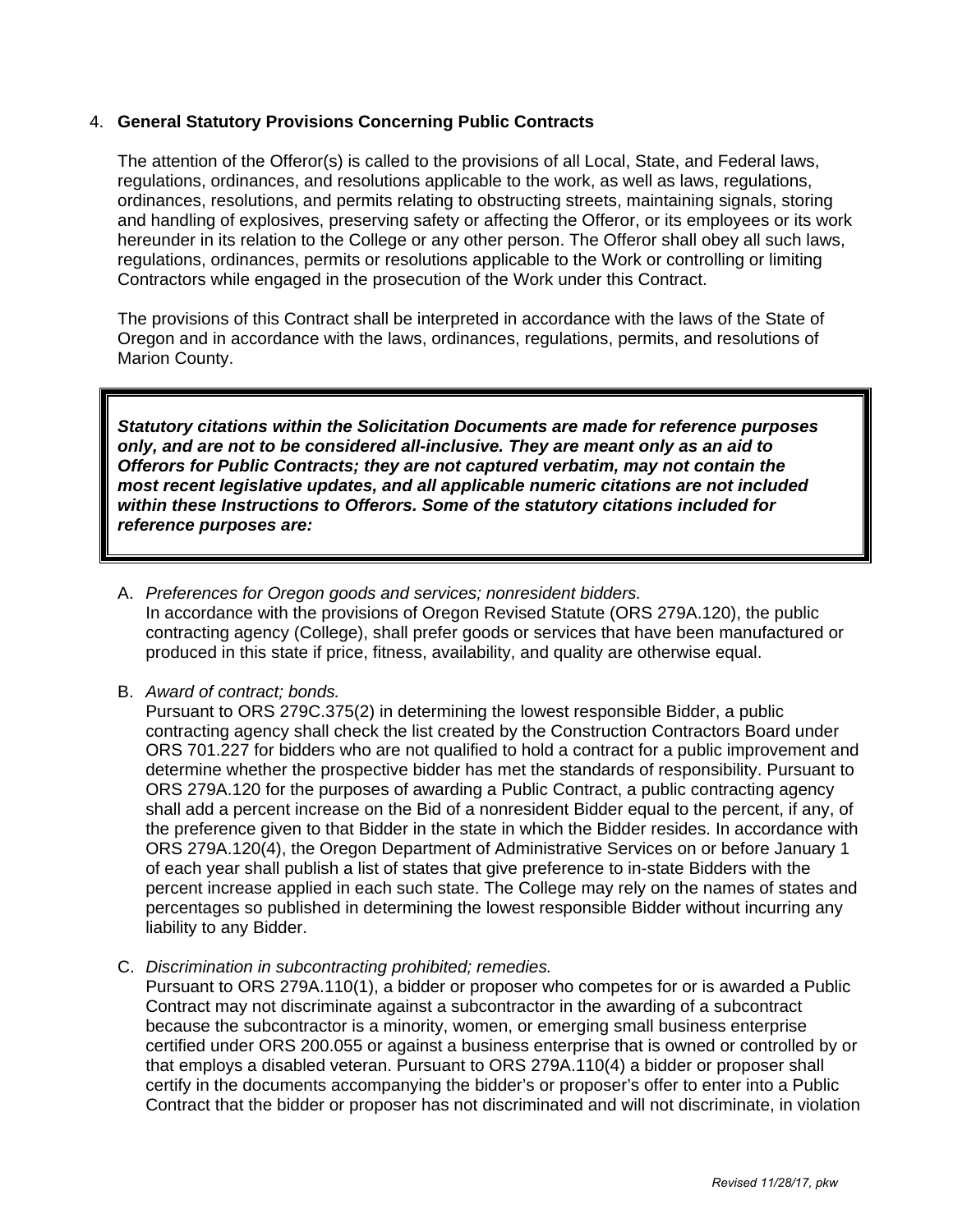of subsection (1) of this section, against any minority, women or emerging small business enterprise in obtaining any required subcontract. If the contractor violates the certification made under subsection (4) of this section, the contracting agency may regard the violation as a material breach of contract and terminate the contract.

- D. *Conditions concerning payment, contributions, liens, withholding, drug testing.* In accordance with the provisions of Oregon Revised Statute 279B.220 and 279C.505, it is agreed that the contractor shall: demonstrate that an employee drug testing program is in place; make prompt payment, as due, to all persons supplying to the contractor labor or material for the prosecution of the work provided for herein; pay all contributions or amounts due the Industrial Accident Fund from the contractor or subcontractor incurred in the performance of the contract; not permit any lien or claim to be filed or prosecuted against the state, county, school district, municipality, municipal corporation or subdivision thereof, on account of any labor or material furnished; and pay to the Department of Revenue all sums withheld from employees pursuant to ORS 316.167.
	- (1) Pursuant to ORS 279C.505, the College's performance under this contract is conditioned upon the Contractor's compliance with the following Contractor representations and warranties.

Contractor represents and warrants the following:

- (a) That Contractor has at the time of the execution of this contract, and shall maintain during the term of this contract, an employee drug testing program for its employees that includes, at a minimum the following:
	- a. A written employee drug-testing policy;
	- b. Required drug testing for all new Subject Employees every six months on a random selection basis;
	- c. Required testing of a Subject Employee when the Contractor has reasonable cause to believe the Subject Employee is under the influence of drugs; and
	- d. Required testing of a Subject Employee when the Subject Employee is involved in:
		- 1. an incident causing an injury requiring treatment by a physician; or
		- 2. an incident resulting in damage to property or equipment.
- (2) A drug-testing program that meets the above requirements will be deemed a "Qualifying Employee Drug-Testing Program." For the purposes of this section, an employee is a "Subject Employee" only if that employee will be working on the Project job site; and
	- (a) That Contractor shall require each subcontractor providing labor for the Project to:
		- (1) Demonstrate to the Contractor that it has a Qualifying Employee Drug-Testing Program for the subcontractor's Subject Employees, and represent and warrant to the Contractor that the Qualifying Employee Drug-Testing Program is in place at the time of subcontract execution and will continue in full force and effect for the duration of the subcontract; or
		- (2) Require the subcontractor's Subject Employees participate in the Contractor's Qualifying Employee Drug-Testing Program for the duration of the subcontract.
- E. *Demolition contracts to require material salvage; lawn and landscape maintenance contracts to require composting or mulching.*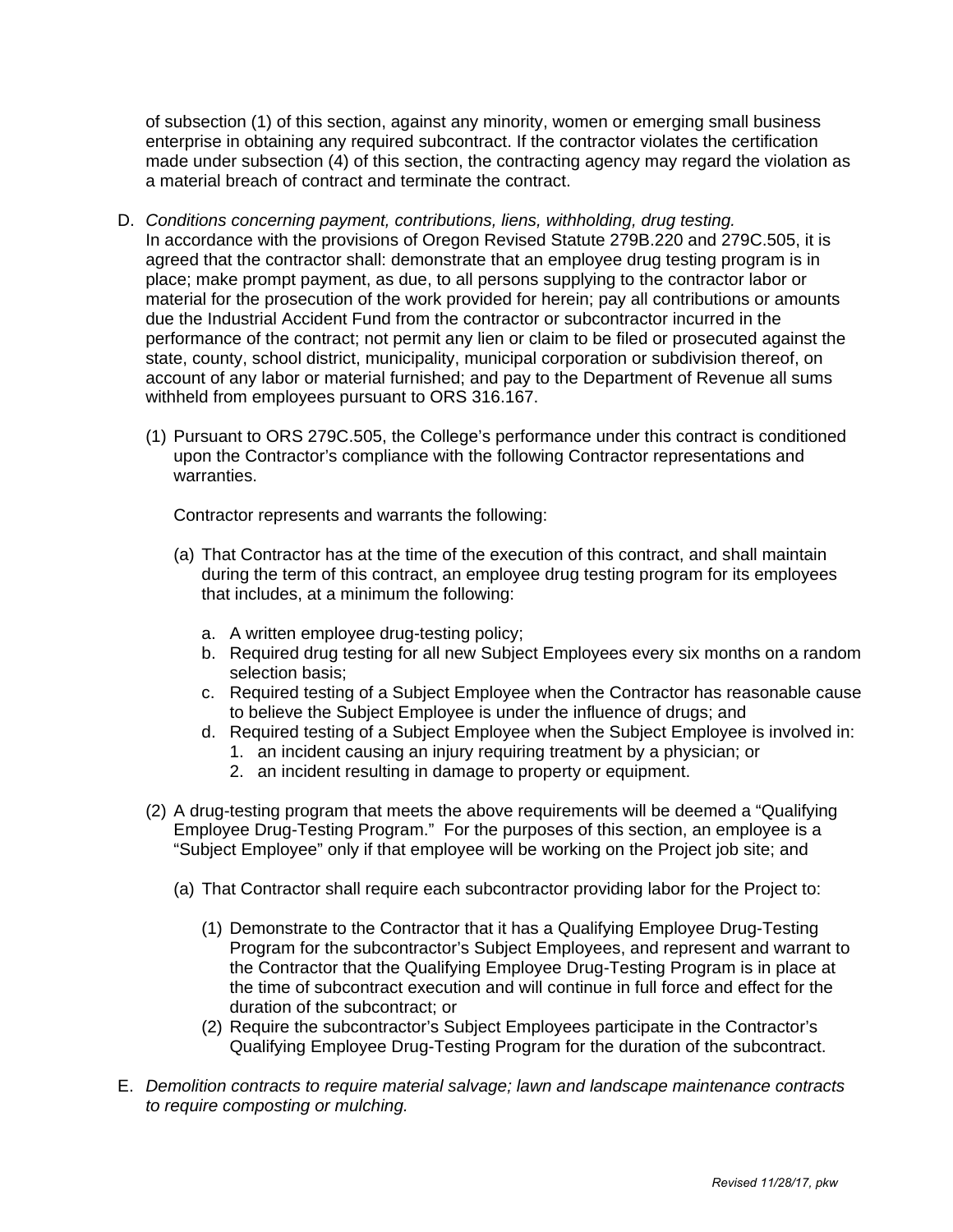Pursuant to ORS 279C.510, Contractor shall salvage or recycle construction and demolition debris, if feasible and cost-effective; and, if public improvement contract is for lawn and landscape maintenance, Contractor shall compost or mulch yard waste material at an approved site, if feasible and cost-effective.

F. *Conditions concerning payment of claims by public officers, payment to persons furnishing labor or materials and complaints.*

Pursuant to ORS 279C.515, it is agreed that if the Contractor fails, neglects, or refuses to make prompt payment of any claim for labor or services furnished to the contractor or a subcontractor by any person in connection with the Public Contract as such claim becomes due, the proper officer or officers representing the College may pay such claim to the person furnishing the labor or services and charge the amount of the payment against funds due or to become due the Contractor by reason of such contract. If contract is for a public improvement and Contractor or a first-tier subcontractor fails, neglects or refuses to make payment to a person furnishing labor or materials in connection with the Public Contract for a public improvement within 30 days after receipt of payment from the public contracting agency or a contractor, the contractor or first-tier subcontractor shall owe the person the amount due plus interest charges commencing at the end of the 10-day period that payment is due under ORS 279C.580(4) and ending upon final payment, unless payment is subject to a good faith dispute as defined in ORS 279C.580.

G. *Condition concerning hours of labor.*

Pursuant to ORS 279C.520, it is a condition of any Public Contract resulting from this Solicitation Document that no person shall be employed by the Contractor for more than ten hours in any one day, or forty hours in any one week, except in cases of necessity, emergency, or when the public policy absolutely requires it, and in such cases, except in cases of contracts for personal services designated under ORS 279A.055, the employee shall be paid at least time and a half pay:

- (1) For all overtime in excess of eight hours a day in any one day or 40 hours in any one week when the work week is five consecutive days, Monday through Friday; or
- (2) For all overtime in excess of 10 hours in any one day or 40 hours in any one week when the work week is four consecutive days, Monday through Friday; and
- (3) For all work performed on Saturday and on any legal holiday specified in ORS 279C.540.

An employer must give notice, in writing, to employees who work on a Public Contract, either at the time of hire or before commencement of work on the contract, or by posting a notice in a location frequented by employees, of the number of hours per day and days per week that the employees may be required to work.

I. *Condition concerning payment for medical care and providing workers' compensation.* Pursuant to ORS 279C.530, it is an express condition of this agreement that the contractor shall, promptly, as due, make payment to any person, co-partnership, association, or corporation furnishing medical, surgical, and hospital care services or other needed care and attention, incident to sickness or injury, to the employees of such contractor, of all sums which the contractor agrees to pay for such services and all moneys and sums which the contractor collected or deducted from the wages of employees under any law, contract or agreement for the purpose of providing or paying for such services. All subject employers working under the contract are subject employers that will comply with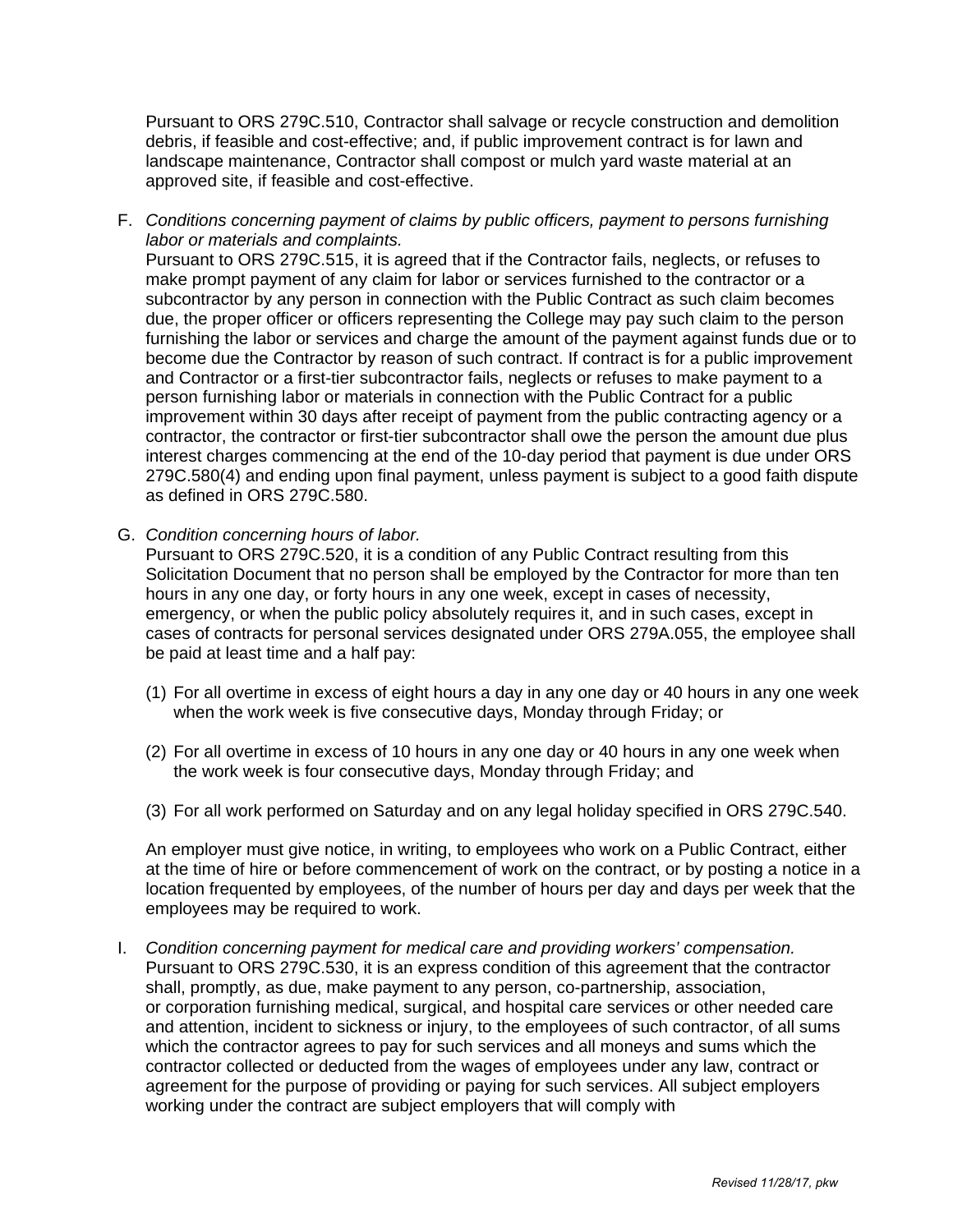ORS 656.017 or employers that are exempt under ORS 656.126.

- J. *Extension and compensation when work suspended.*
	- Pursuant to ORS 279C.655, if a Public Contract is not terminated but work under the Contract is suspended by an order of a contracting agency for any reason considered to be in the public interest other than a labor dispute or any third-party judicial proceeding relating to the work other than a suit or action filed in regards to a labor dispute, the contractor is entitled to a reasonable extension of the contract time and reasonable compensation for all costs resulting from the suspension plus a reasonable allowance for overhead with respect to such costs.
- K. *Maximum hours of labor on public contracts; holidays; exceptions; liability to workers; rules.* Pursuant to ORS 279C.540, except where the contractor is a party to a collective bargaining agreement in effect with any labor organization, in all cases where labor is employed by the College, through a contractor, no person shall be required or permitted to labor more than ten hours in any one day, or 40 hours in any one week, except in cases of necessity, or emergency, or when the public policy absolutely requires it, in which event, the person so employed for excessive hours shall receive at least time and a half pay:
	- (A) For all overtime in excess of eight hours a day or 40 hours in any one week when the work week is five consecutive days, Monday through Friday; or
	- (B) For all overtime in excess of ten hours a day or 40 hours in any one week when the work week is four consecutive days, Monday through Friday; and
	- (C) For all work performed on Saturday and on any legal holiday specified in ORS 279C.540.

An employer shall give notice in writing to employees who perform work on a Public Contract in writing, either at the time of hire or before commencement of work on the contract, or by posting a notice in a location frequented by employees, of the number of hours per day and days per week that employees may be required to work.

This section does not apply to contracts for personal services designated under ORS 279A.055, provided that persons employed under such contracts shall receive at least time and a half pay for work performed on the legal holidays specified in subsection (1)(b)(B) to (G) of this section and for all overtime worked in excess of 40 hours in any one week, except for individuals under personal services contracts who are excluded under ORS 653.010 to 653.261 or under 29 U.S.C.201 to 209 from receiving overtime.

L. *Time limitation on claim for overtime; posting of circular by contractor.*

Pursuant to ORS 279C.545, it is a condition of this agreement that any worker employed by the contractor shall be foreclosed from the right to collect for any overtime provided in ORS 279C.540 unless a claim for payment is filed with the contractor within 90 days from the completion of the contract in accordance with the provisions of this statute.

M. *Prevailing wage rate*

The hourly rate of wage to be paid by the Contractor and incorporated into Contractor's subcontracts, shall be not less than the specified minimum hourly rate of wage provided in, and in accordance with, ORS 279C.800 to ORS 279C.870, if the project is subject to the state of Oregon's Prevailing Wage Rate law, or the Davis-Bacon Act (40 U.S.C. 3141 to 3148), if the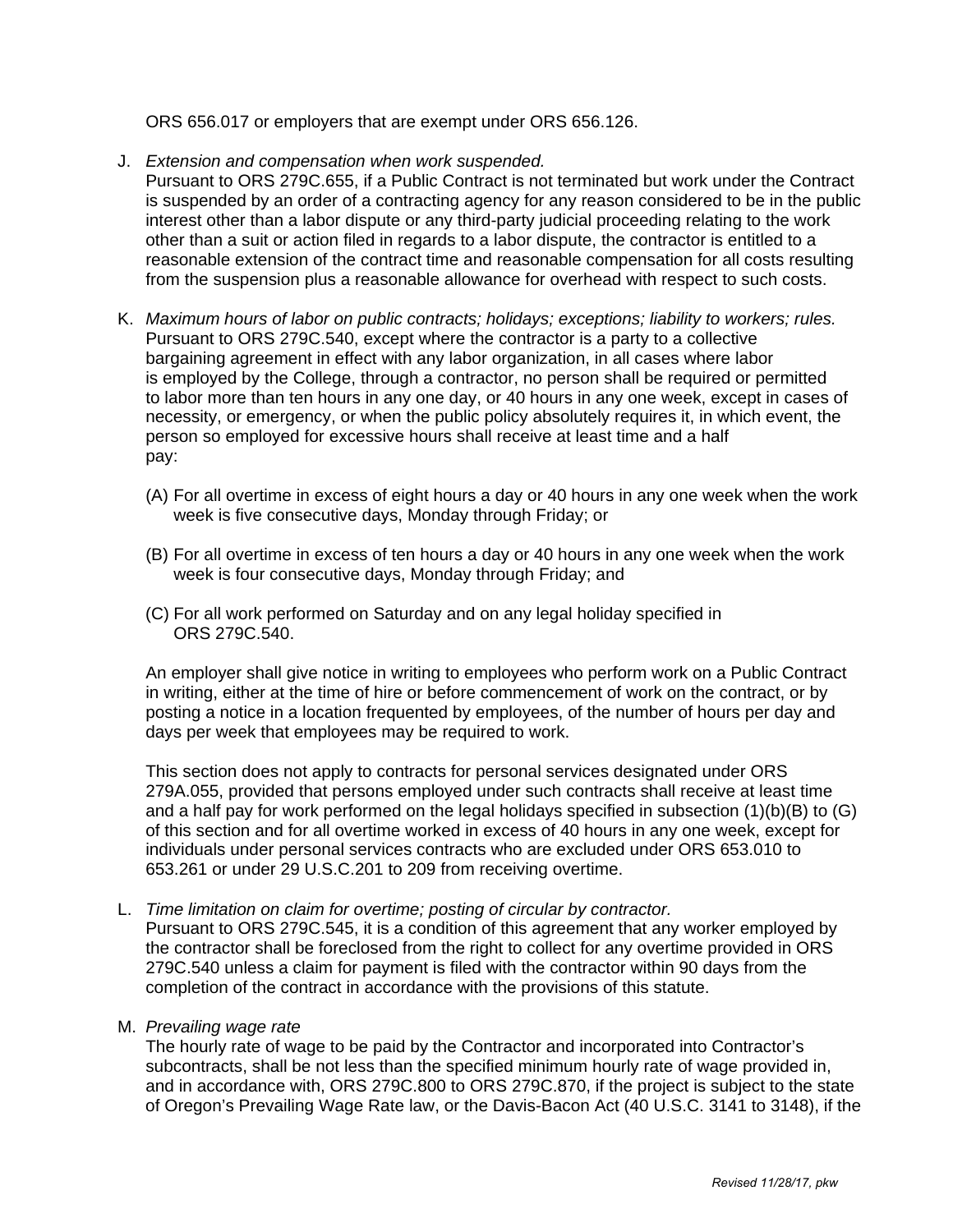public works project is subject to federal prevailing wage laws. It shall be the responsibility of the Contractor to comply, when applicable, with prevailing wage rates if the Contract is for a public work subject to Oregon Revised Statutes (ORS) 279C.800 to 279C.870, or the Davis-Bacon Act (40 U.S.C. 3141 to 3148), to pay workers not less than the specified minimum hourly rate of wage in accordance with ORS 279C.838, 279C.840 or 40 U.S.C. 3141 to 3148, and to pay the higher of the applicable state or federal prevailing rate of wage to workers on public works projects, if the public works project is subject to both state and federal prevailing wage laws. Prevailing rates of wage are available electronically on the Internet from the State of Oregon Bureau of Labor and Industries' website @

http://www.oregon.gov/boli/WHD/PWR/Pages/pwr\_state.aspx and shall be incorporated herein by reference. Hard copies of the applicable Prevailing Wage Rates may also be obtained by calling 503-399-5014 and requesting a copy. Rates shall be those in effect when the Public Contract was first advertised, but if not advertised, then the earliest date appearing on the face of the Contract, Purchase Order, or similar form of agreement. It shall be the responsibility of the Contractor to monitor the prevailing wage rates during the project for any increase in rates and to adjust wage rates accordingly.

N. *Retainage*

In accordance with ORS 279C.550-279C.580 (Progress payments on Public Contracts), the withholding of retainage by a contractor or subcontractor on Public Contracts for public improvements shall be in accordance with ORS 701.420, and ORS 701.430 except when the charter of the public agency contains provisions requiring retainage by the public agency of more than five percent of the contract price of the work completed. A progress payment shall not be considered acceptance or approval of any work or waiver of any defects therein.

- O. *Right of action on payment bond of contractor or subcontractor; notice of claim.* Pursuant to ORS 279C.600, the right of action against bond of contractor or subcontractor; notice of claim and action by claimant on contractor's bond limitations, shall be implemented and prescribed as applicable.
- P. *Notice of claim*

Pursuant to ORS 279C.605, the notice of claim required by ORS 279C.600 (action on payment bonds), must be sent by registered or certified mail or hand delivered no later than 120 days after the day the person last provided labor or furnished materials, or 120 days after the worker listed in the notice of claim by the Commissioner of the Bureau of Labor and Industries last provided labor.

Q. Use of r*ecycled products when economically feasible.*

In accordance with ORS 279B.280, recycled products should be used to the maximum extent economically feasible in the performance of the contract work set forth in this document, if the quality of a recycled product is functionally equal to the same product manufactured with virgin resources, including but not limited to recycled paper, recycled oil and recycled PETE products.

R. *Applicant required to be independent contractor to be eligible for license; classes of licenses.* **(***Construction Contractors Board)*

Pursuant to ORS 701.035 to 701.055, a person shall not submit a bid to do work as a "contractor" as defined in ORS 701.055(2) unless that person has a current valid license issued by the Construction Contractors Board. Bids from persons who fail to comply with this requirement shall be deemed non-responsive and be rejected, unless contrary to federal law. By submitting its Bid, the contractor certifies that all subcontractors performing work as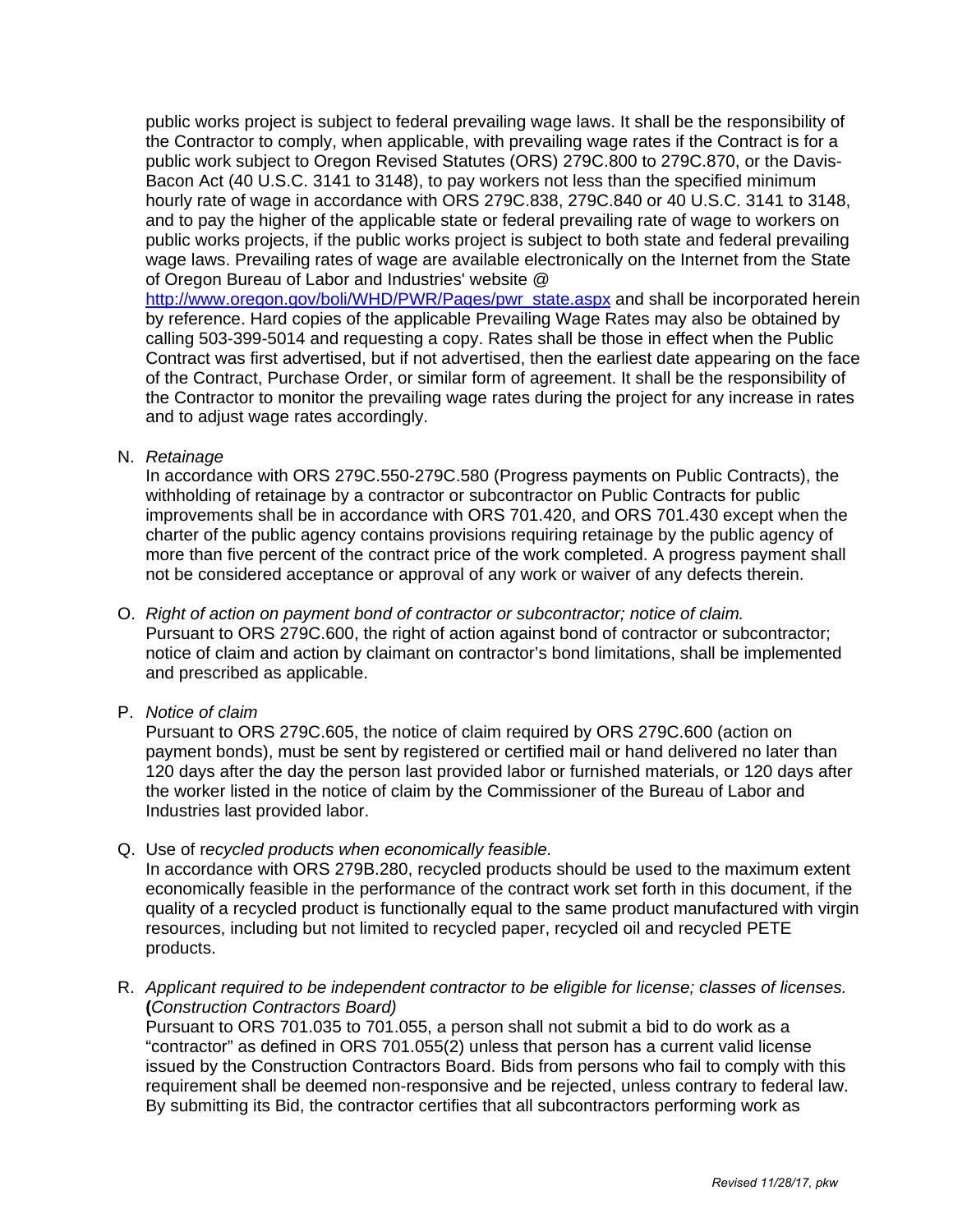described in ORS 701.005(2) (i.e., construction work) have current valid licenses with the Construction Contractors Board in accordance with ORS 701.035 to 701.055, before the subcontractors commence work under the contract.

- S. *Performance within state of public printing, binding, and stationery work; stipulation in request for bids and in contracts; exceptions. (Public Printing)* Pursuant to ORS 282.210, "(1) except as provided in subsection (2) of this section, all printing, binding and stationery work for the state or any county, city, town, port district, school district, or other political subdivision thereof, shall be performed within the state. All requests for bids and all contracts for such work shall so stipulate. (2) The work referred to in subsection (1) of this section may be performed outside the state if it is established that: (a) The work cannot be performed within the state; (b) The lowest price for which such work can be procured within the state exceeds the charge usually and customarily made to private individuals and corporations for work of similar character and quality; or (c) All bids for the work, or any part thereof, are excessive and not reasonably competitive."
- T. *Contractor's relations with subcontractors.* (*Subcontractor Payment Provisions)*  Pursuant to ORS 279C.580, Contractor shall include in each subcontract: (a) A payment clause that obligates the Contractor to pay the subcontractor for satisfactory performance under its subcontract within ten (10) days out of such amounts as are paid to the Contractor by the College under the contract; and (b) An interest penalty clause that obligates the Contractor to pay to the subcontractor an interest penalty on amounts due in the case of each payment not made in accordance with the payment clause included in the subcontract under paragraph (a) of this subsection. (A) For the period beginning on the day after the required payment date and ending on the date on which the payment of the amount due is made; and (B) computed at the rate specified in ORS 279C.515(2).

Pursuant to ORS 279C.580, Contractor shall include in each of its subcontracts, for the purpose of performance of such contract condition, a provision requiring the subcontractor to include a payment clause and an interest penalty clause in each of its subcontracts and to require each of its subcontractors to include such clauses in their subcontracts with each lower tier subcontractor or supplier. A dispute between a contractor and first-tier subcontractor relating to the amount or entitlement of a first-tier subcontractor to a payment or a late payment interest penalty under a clause included in the subcontract under subsection (3) or (4) of this section (ORS 279C.580), does not constitute a dispute to which the College is a party. The College may not be included as a party in any administrative or judicial proceeding involving such a dispute.

### U. *Public works bond; rules*

Subject to ORS 279C.830-279C.836, before starting work on a contract or subcontract for a public works project, a Contractor or subcontractor shall file with the State of Oregon Construction Contractors Board a public works bond with a corporate surety authorized to do business in Oregon in the amount of \$30,000, unless exempt under ORS 279C.836(7) or (8), and Contractor must include in every subcontract a provision requiring the subcontractor to have a public works bond filed with the Construction Contractors Board before starting work on the project, unless exempt under ORS 279C.836(7) or (8). The bond must provide that the Contractor or subcontractor will pay claims ordered by the Bureau of Labor and Industries to workers performing labor upon public works projects. Before permitting a subcontractor to start work on a public works project, the Contractor shall verify that the subcontractor has filed a public works bond as required.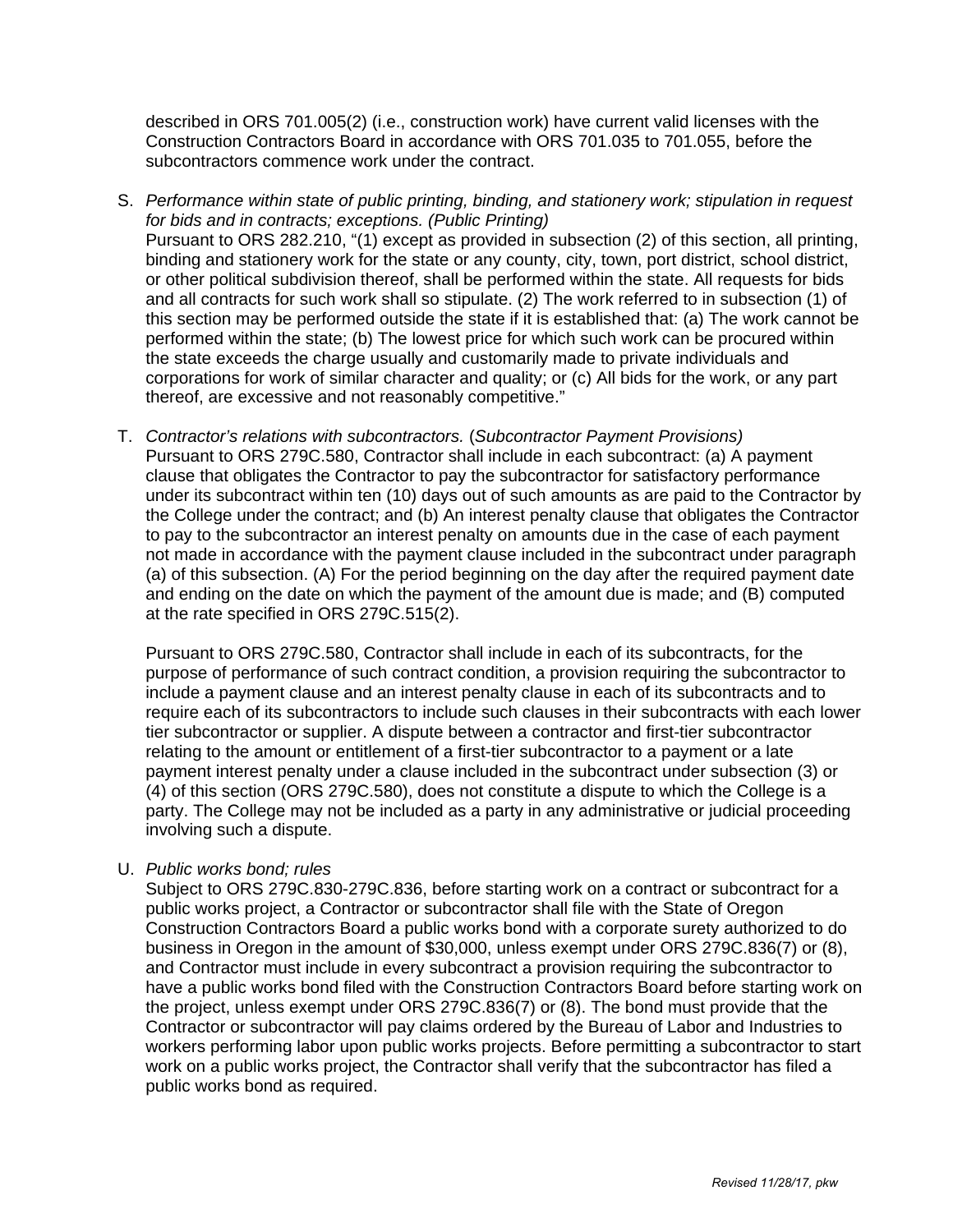V. *Withholding of tax required; elective provisions for agricultural employees; liability of supplier of funds to employer for taxes.* (*Employee Withholding Payments to Oregon Department of Revenue)*

Each Offeror agrees that if awarded the Contract, it will pay to the Oregon Department of Revenue all sums withheld from employees pursuant to ORS 316.167.

- W. *Employer required to pay compensation and perform other duties; state not authorized to be direct responsibility employer.* (*Workers Compensation Coverage)* All Offerors agree that all subject employers working under this Contract are either employers that will comply with ORS 656.017 or employers that are exempt under ORS 656.126.
- *X. Material Safety Data Sheet*

Upon request, Contractor shall provide a Material Safety Data Sheet as required by Chapter 437-002-360 (35), 29 CFR 1910.1200, for any item included in this contract which contains hazardous chemicals. This information shall be provided within two (2) days of request (if faxable, within twenty-four (24) hours).

### 5**. Method of Submitting Offers**

- A. If required by the Solicitation Document, each Offer shall be accompanied with either a certified or cashiers check, or irrevocable letter of credit issued by an insured institution, payable to Chemeketa Community College, in an amount not less than ten percent of the total bid based upon the estimated quantities of items offered together with all additive alternates, or an Offeror's bond naming Chemeketa Community College as the obligee for not less than ten percent of the total Offer based upon the total amount of the Offer together with all additive alternates.
- B. Each Offer shall be sealed in an opaque (i.e., not transparent) envelope addressed and delivered as follows:

(HAND DELIVERED) (U.S. MAIL DELIVERED) Attn: Procurement Services/Title of Solicitation Document 4000 Lancaster Drive NE<br>
Building 2, Room 202<br>
Building 2, Room 202 Building 2, Room 202<br>Salem, Oregon

Chemeketa Community College<br>Attn: Procurement Services/Title of Solicitation Document Salem, OR 97309-7070

THE NAME AND ADDRESS OF THE OFFEROR AND TITLE OF THE SOLICITATION DOCUMENT, IDENTICAL IN WORDING TO THAT APPEARING UPON THE COVER OF THE SOLICIATION DOCUMENT, MUST APPEAR ON THE OUTSIDE OF SUCH ENVELOPE.

Offers may be either delivered by hand or sent to the Procurement Services office through U.S. Mail or other available courier services to the address included in the Public Notice and additionally included above in "4.B." of the Instructions to Offerors. The Offeror remains responsible for ensuring that its Offer is received at the time, date, place, and office specified. The College assumes no responsibility for any Offer not so received, regardless of whether the delay is caused by the U.S. Postal Service, the College's postal delivery system (i.e., mail room), or some other act or circumstance. **Offers received after the time specified in the Solicitation Document will not be considered. All Offers received after the specified time will be returned unopened.**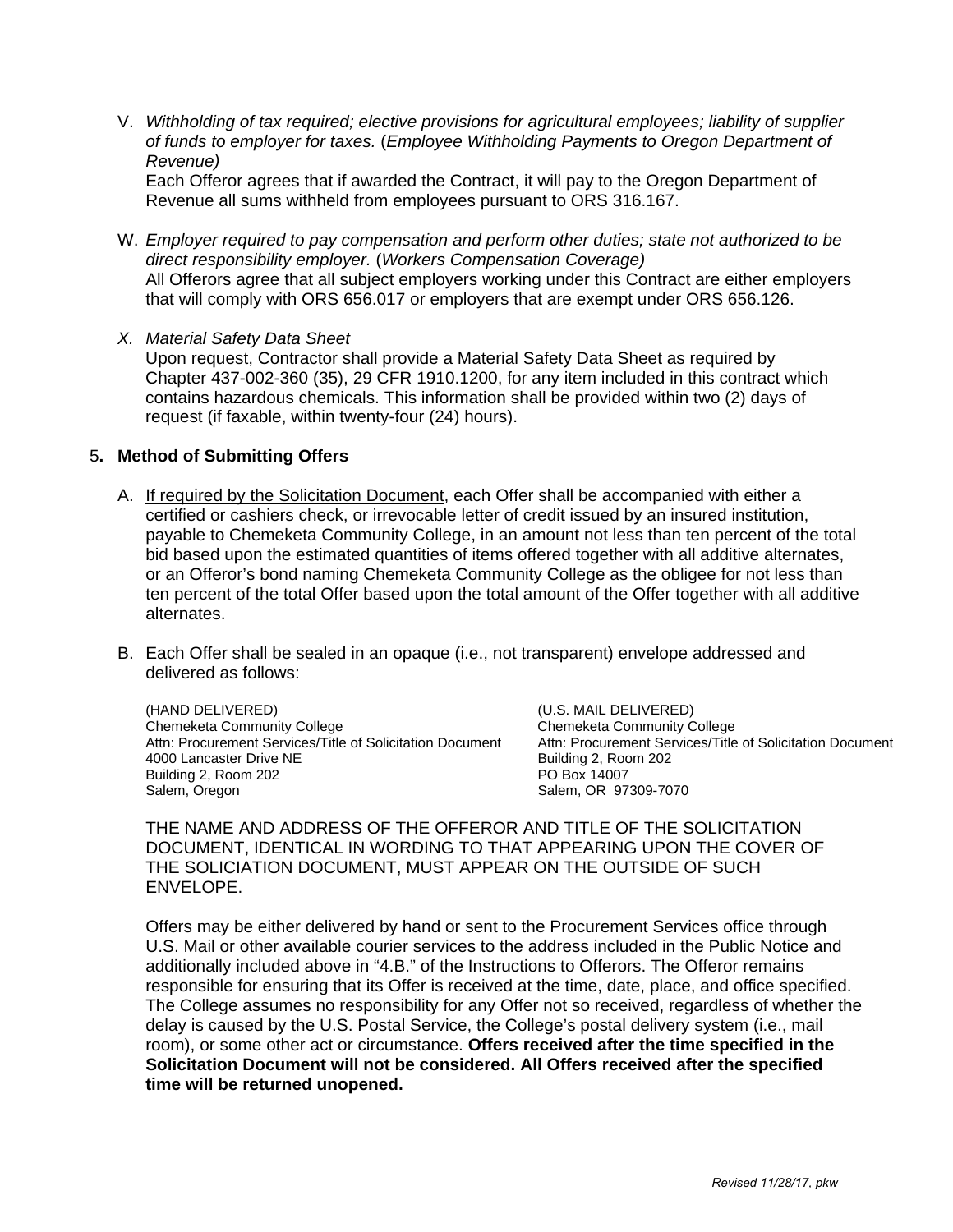**If using an express delivery service, the package must be delivered to the designated building and office and NOT to the College's postal delivery system (i.e., mail room), or Central Receiving facilities.** *(Packages delivered by express mail services to other locations might not be re-delivered in time to be considered.)* **Offers are received by the College ONLY between the hours of 8:00 AM and 5:00 PM, Monday through Friday (excluding holidays or college-designated closure days).** 

- C. Offers shall be submitted on the Offer Response Form contained in the Solicitation Document, attached hereto.
	- (1) Unless otherwise indicated, the total amount of the Offer shall be entered in words and figures in the space provided. Where applicable, the unit price of lump sum items, and their extensions, shall be entered in figures in the respective columns provided for each item Offered. All entries shall be typewritten or printed in ink. The signatures of all persons shall be in longhand. Any entry of an amount that appears on the face of the Offer to have involved an erasure, deletion, white-out and/or substitution or other such change or alteration, shall show beside the change of alteration, the *initials of the person signing the* Offer or his/her authorized designee, and the date of the change of alteration. A failure to comply with this requirement may be cause for disqualification of the Offer.
	- (2) **College reserves the right to reject any and all Offers: to waive any and all informalities not involving price, time, or changes in the Work; to negotiate contract terms with the successful Offeror; and to disregard all nonconforming, nonresponsive, unbalanced, or conditional Offers. College reserves the right to reject the Offer of any Offeror, if College believes that it would not be in the best interest of the project to make an award to that Offeror, whether because the Offer is nonresponsive, or the Offeror is unqualified or of doubtful financial ability, or fails to meet any other pertinent standard or criteria.**
- D. The Offer Response Form of the specifications shall be signed with ink or indelible pencil, as follows:
	- (1) In the case of an individual Offeror, by such individual Offeror.
	- (2) In the case of a partnership, the name of the partnership must appear upon such proposal, and it shall be signed in the name of such partnership by at least one of the partners. In addition to such signatures, the names of all partners shall be stated in such proposal.
	- (3) In the case of a corporation, the corporate name shall be subscribed to by the president or other managing officer, and there shall be set forth, under the signature of such officer, the name of the office he/she holds or the capacity in which he/she acts for such corporation.
- E. Offers shall be filed within the time specified in the Solicitation Document. Under no circumstances will an Offer be considered if received after the date and time specified. In determining the exact time, the designated clock will be the date and time-stamp clock located in the Procurement Services office of the Business Services Department, Building 2, Room 202.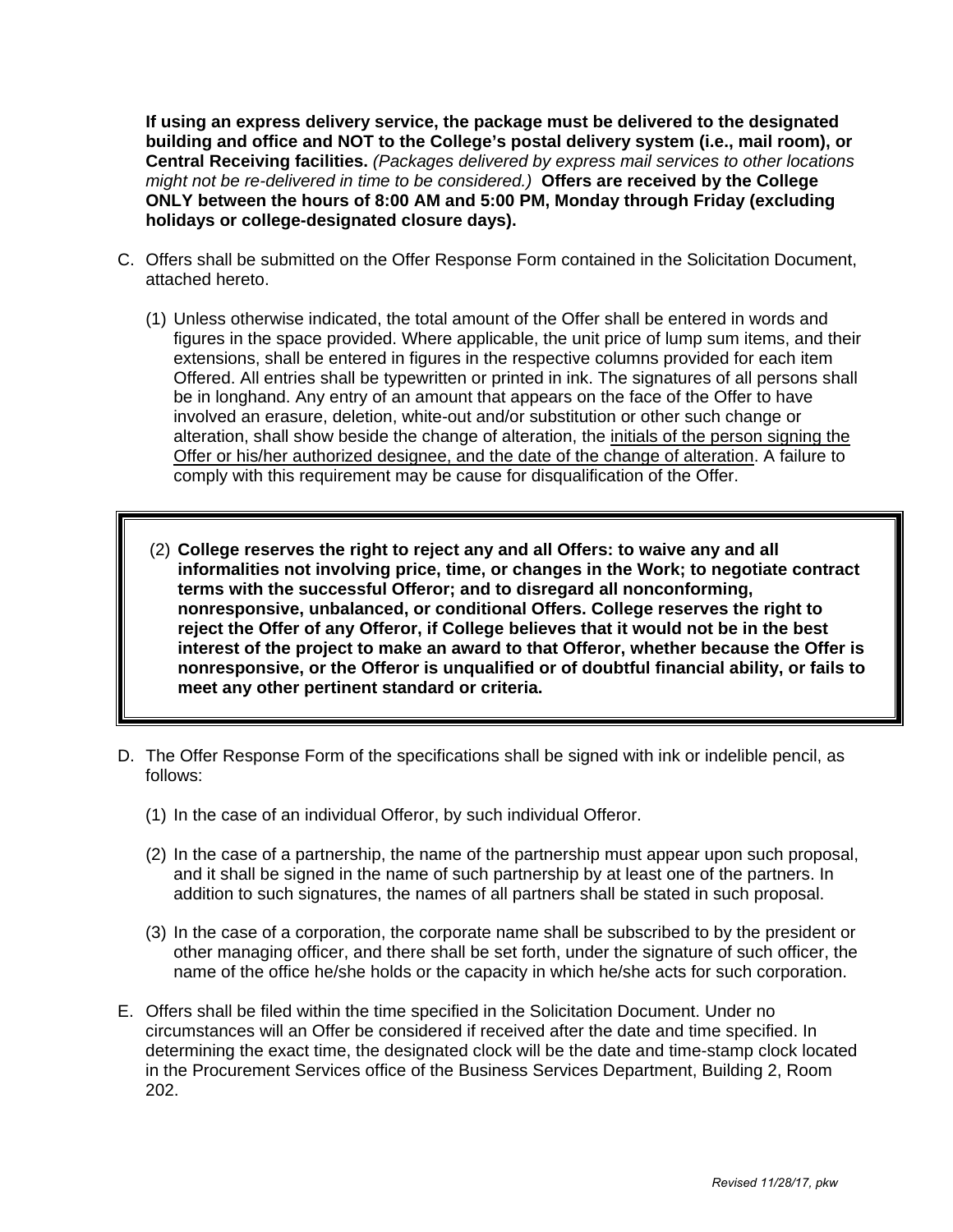- F. Prices entered upon proposal sheets, attached, and submitted, shall represent the Offeror's net price per unit, after all trade, donation, and cash discounts have been deducted.
	- (1) No charges will be allowed for handling which includes, but is not limited to, packing, wrapping, bags, containers or reels, etc., unless specifically stated hereon.
- G. For lump sum Offers, in the event of a discrepancy between the Offered amount in writing and that in figures, the written value shall govern.
- H. The Offeror shall assume full responsibility for timely delivery at the location designated for receipt of Offers. While the College shall attempt to make reasonable accommodations (e.g., perform limited crowd control at the time/place for submission of Offers), under no circumstances shall the College be held liable for Offeror's failure to submit its Offer by Closing. Offerors are encouraged to allow additional time for waiting in line(s), obtaining parking passes from Public Safety, finding parking spaces, and familiarizing themselves with the time on the designated clock (i.e., date and time-stamp clock located in the Procurement Services office of the Business Services Department, Building 2, Room 202).
- I. Offers shall not contain any restatement or qualifications of work to be done. No oral, telegraphic, telephonic, electronic, or facsimile bids or modifications will be considered.
- J. In accordance with ORS 279A.055 and 279C.365, Offers will be received by Chemeketa Community College, and will be opened and read at the time and place set forth in the Public Notice. Offerors, or their representative, and other interested persons may be present at the Opening.
- K. No responsibility will be attached to any person or persons for premature opening of an Offer not properly identified. In the event of such accidental opening, the Offer shall be resealed and stored for opening at the correct time, and documentation of the resealing shall be placed in the solicitation file.
- L. Offerors shall use complete sets of Solicitation Documents in preparing their Offers; neither the College, its employees, officers, nor agents shall assume any responsibility for errors, omissions, misinterpretations resulting from the use of incomplete sets of Solicitation Documents.
- M. Offerors shall include applicable federal, state, and local taxes in their Offers and pay for all applicable taxes.
- N. At the conclusion of the selection process, the contents of all Offers will be placed in the public domain and be open to inspection by interested parties (ORS 192.410 to 192.505). Trade secrets or proprietary information that are recognized as such and are protected by law (ORS 646.461 to 646.475, Uniform Trade Secrets Act), may be withheld, if clearly identified as such in the Offer. Pricing information and discounts offered cannot be considered proprietary information.
- O. All opened Offers become the property of the College and will not be returned to the Offeror.
- P. The College will not pay any costs incurred in the preparation and/or submission of Offers, or costs incurred in making necessary studies for the preparation of Offers.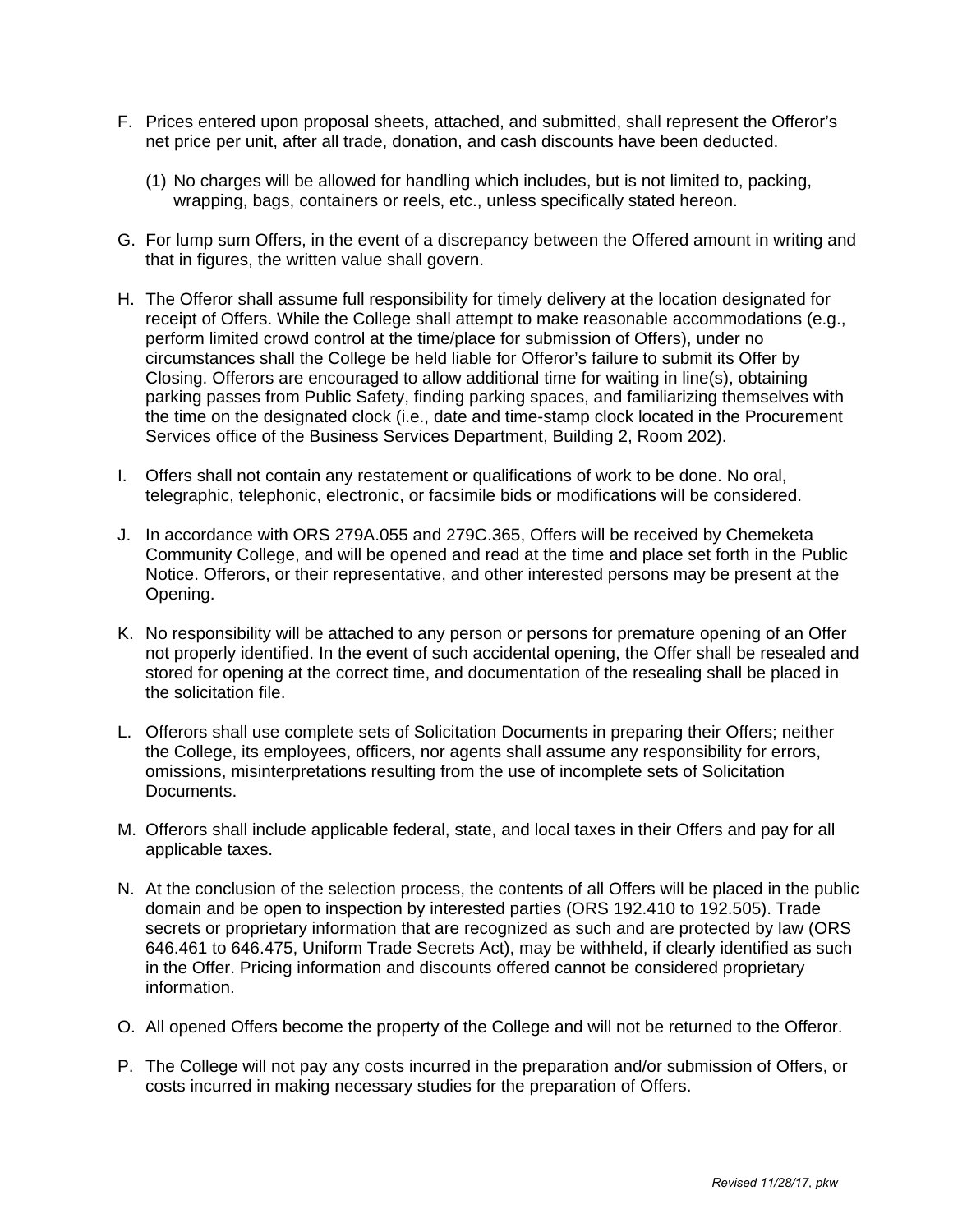# Q. *Price Reductions*

By submitting an Offer in response to this Solicitation Document, Offeror agrees to guarantee that Chemeketa Community College is receiving the lowest price offered by Offeror to any of its other customers for similar services at comparable volumes in a similar geographic area. If at any time during the contract period Offeror offers a lower price to another customer, similar prices must be extended to Chemeketa Community College. If a notification is not made to the College of said price reductions, upon discovery the College shall reserve the right to take any or all of the following actions:

- 1. Cancel the contract, if it is currently in effect;
- 2. Determine the amount for which the College was overcharged and submit a requestfor-payment from the Offeror/Contractor awarded the Contract to the College, for that amount;
- 3. Subtract the amount due from Contractor's outstanding invoice(s);
- 4. Take the necessary steps to collect any performance surety provided on the applicable contract.
- R. *Access to Records*

 The College, the Secretary of State's Office of the state of Oregon and their duly authorized representatives shall have access to the books, documents, papers, and records of the Contractor, which are directly pertinent to this specific contract for the purpose of making audit, examination, excerpts, and transcripts for a period not less than ten (10) years.

Contractor agrees to maintain books of account and records related to receipt and expenditure of the funds received through this Contract in accordance with Generally Accepted Accounting Principles. The books of account and records must be maintained in sufficient detail to permit College to verify how the Contract funds were expended or utilized. The books of account and records shall include receipts and invoices, as appropriate. Contractor shall retain and keep accessible the books of account and records it is required to maintain under this Contract for a minimum of ten (10) years, or such longer period as may be required by other provisions of this Contract or applicable law, following the later of completion of the Project, the final disbursement of Contract funds hereunder, or termination of this Contract; provided, however, that if there is any audit issue, dispute, claim, or litigation relating to this Contract or the Contract funds, the Contractor shall retain and keep accessible the books of account and records until the audit issue, dispute, claim, or litigation has been finally concluded or resolved. If the Contractor is unable to maintain the books of account and records for this ten-year period, it must notify College immediately.

### 6. **Obtaining Solicitation Documents**

- a. Potential Offerors may obtain complete sets of the Solicitation Documents from the issuing office designated in the Public Notice, in the number and for the price, if any, stated therein.
	- (1) The College, in making copies of the Solicitation Documents available on the above terms, does so only for the purpose of obtaining Offers on the work and does not confer a license or grant for any other use.
	- (2) When boring data is provided by Solicitation Documents for construction projects, the Offeror shall assume responsibility for any conclusions Offeror may draw from such data. Offeror may employ its own consultants to analyze available information and to conduct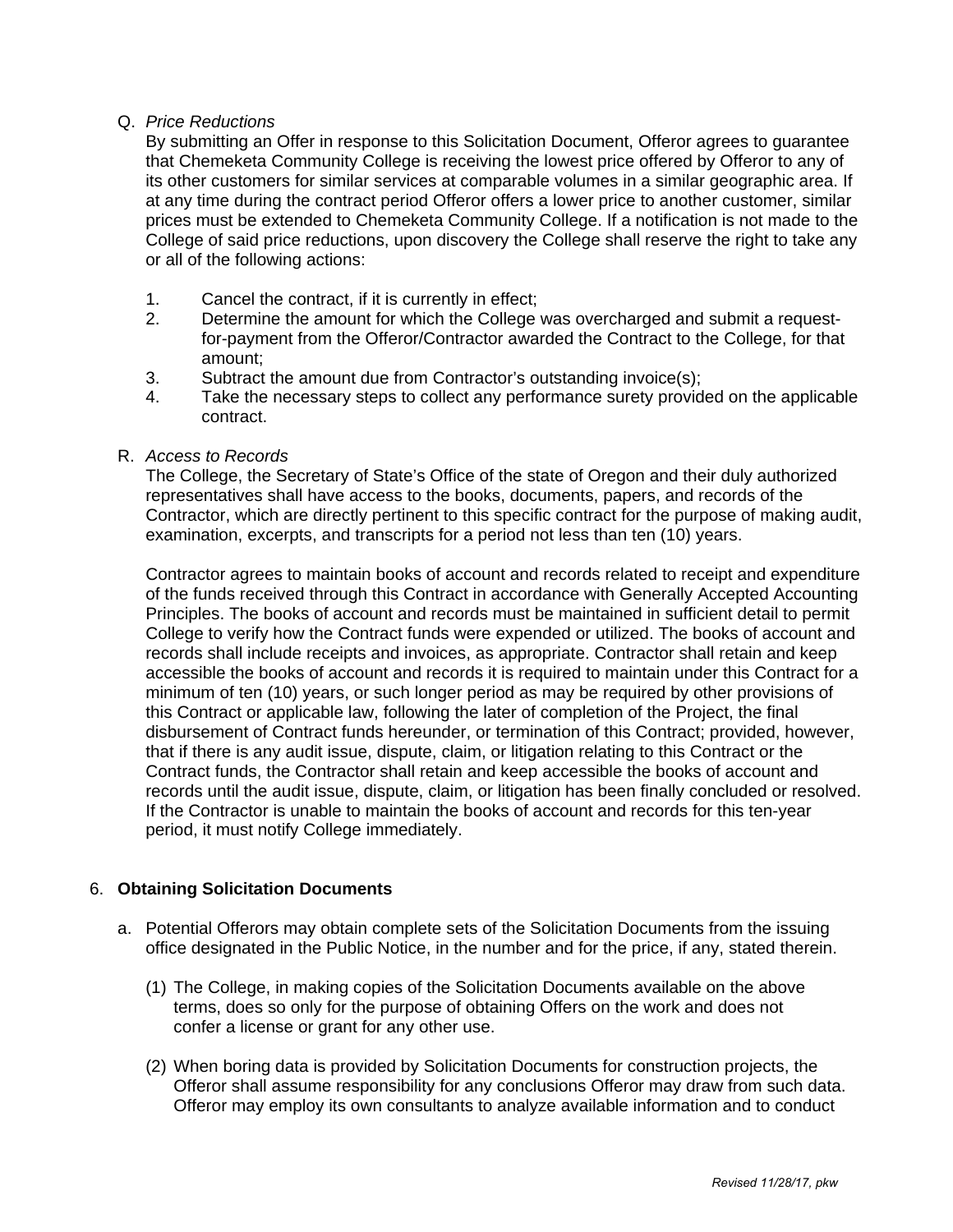additional tests and examinations of site conditions and shall be responsible for any conclusions drawn from such information, tests, and examinations. The College does not warrant and specifically disclaims any responsibility for the interpretation by any Offeror of any such data or information.

# 7. **Qualifications of Offerors**

- A. Before the Offer is considered for award, the College reserves the right to request the Offeror to complete a Responsible Bidder Determination Form; the College reserves the right to reject the Offer of any Offeror who fails to furnish this information when requested by the College. Offeror's qualifications to be listed upon the Responsible Bidder Determination Form will include as a minimum:
	- 1. A listing of Offeror's previous contracts of similar technical complexity, operations and size to that being currently offered to College;
	- 2. A listing of Offeror's key staff, including any superintendent, principal in charge, project management and technical employees, and a summary of their relevant experience and length of employment with Offeror;
	- 3. A summary of Offeror's equipment available for use in the execution of the Contract;
	- 4. A listing of the projects to which Offeror is currently obligated or anticipates being obligated during this work;
	- 5. A listing of any projects for which there was an actual or alleged breach of contract on the part of the Offeror;
	- 6. A listing of any contracts, which were awarded to the Offeror but not completed, including an explanation for lack of completion.
- B. College may make such other investigation as is necessary to determine Offeror's qualifications, including consulting Offeror's references. Any determination that an Offeror is unqualified will be made by the College. A letter will be sent to the Offeror deemed unqualified, stating the reasons for such determination, and the Offeror's right to request a review of this determination by appeal pursuant to ORS 279C.445.
- C. Offeror's representations concerning its qualifications will be construed as a covenant under the Contract. Should it appear the Offeror has made a material misrepresentation, the College shall have the right to terminate the Contract for Contractor's breach, and the College may then pursue such remedies as exist elsewhere under this Contract, or as otherwise provided in law or equity.

### D. *Financial Status*

All Offerors shall make available upon request a current audited financial statement, a current audited financial report, or a copy of a current federal income tax return. Failure or refusal to provide this information within five (5) business days after communication of this request by the College shall be sufficient grounds for the College to reject an Offer, and/or to declare an Offeror as nonresponsive and/or nonresponsible.

If an Offeror is currently involved in an ongoing bankruptcy as a debtor, or in a reorganization, liquidation, or dissolution proceeding, or if a trustee or receiver has been appointed over all or a substantial portion of the property of the Offeror under federal bankruptcy law or any state insolvency law, the Offeror must provide the College with that information as part of its Offer. The College may consider that information during evaluation of the Offer. The College reserves the right to take any action available to it if it discovers a failure to provide such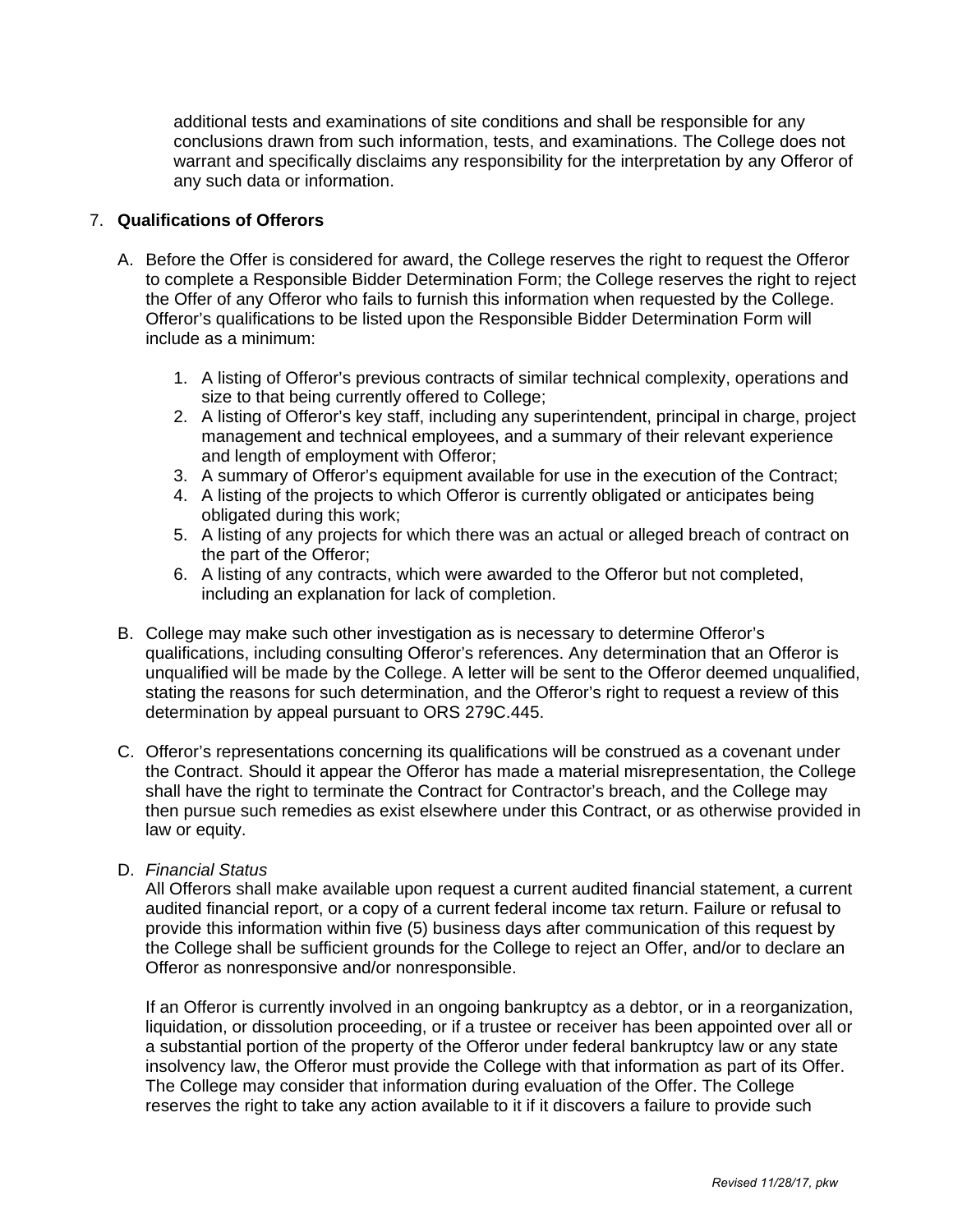information to the College in an Offer, including, but not limited to, determination that the Offeror should be declared nonresponsible and/or nonresponsive, and suspension or debarment of the Offeror.

By submitting an Offer in response to this Solicitation Document, the Offeror agrees that, if during the term of any contract it has with the College it becomes involved as a debtor in a bankruptcy proceeding or becomes involved in a reorganization, dissolution or liquidation proceeding, or if a trustee or receiver is appointed over all or a substantial portion of the property of the Offeror under federal bankruptcy law or any state insolvency law, the Offeror will immediately provide the College with a written notice to that effect, and will provide the College with any relevant information it requests to determine whether the Offeror will meet its obligations to the College.

# 8. **Duration, Modification, or Withdrawal of Offer**

- A. Each Offer shall be irrevocable for a period of 60 days from date of Opening, unless otherwise indicated.
- B. Award of a contract to any Offeror shall not constitute a rejection of any other Offer.
- C. An Offeror may withdraw its Offer from consideration, if the price Offered was substantially lower than the other Offers due solely to a mistake therein, provided: (1) the Offer was submitted in good faith; and (2) the mistake was a clerical mistake as opposed to a judgment mistake, and; (3) the mistake was actually due to an unintentional arithmetic error or an unintentional omission of a quantity of work, labor, or material made directly in the compilation of an Offer, which unintentional error or omission can be clearly shown by objective evidence drawn from inspection of original work papers, documents, and materials used in the preparation of the Offer sought to be withdrawn. The Offeror shall give notice in writing of its claim of right to withdraw its Offer within two (2) business days after the conclusion of the Opening procedure.
- D. Prior to the time and date designated for receipt of Offers, any Offer submitted may be modified or withdrawn by notice to the party receiving Offers, at the place designated for receipt of Offers. Such notice shall be in writing over the signature of the Offeror and shall be received on or before the date and time set for receipt of Offers, and it shall be so worded as not to reveal the amount of the original Offer.
- E. Withdrawn Offers may be resubmitted, up to the time designated for the receipt of the Offers, provided that they are then fully in conformance with these Instructions to Offerors.
- F. Bid security, if required, shall be expressly indicated in the Solicitation Document, and shall be in an amount sufficient for the Offer, as modified or resubmitted.
- G. A decision denying withdrawal of Offer shall be final and conclusive, unless the Offeror appeals the decision to College's Procurement Services office within ten (10) days after receipt of the decision.
- H. If, upon appeal, it is determined that the decision refusing withdrawal of the Offer was arbitrary or capricious, the sole relief shall be withdrawal of the Offer and return of the Bid security.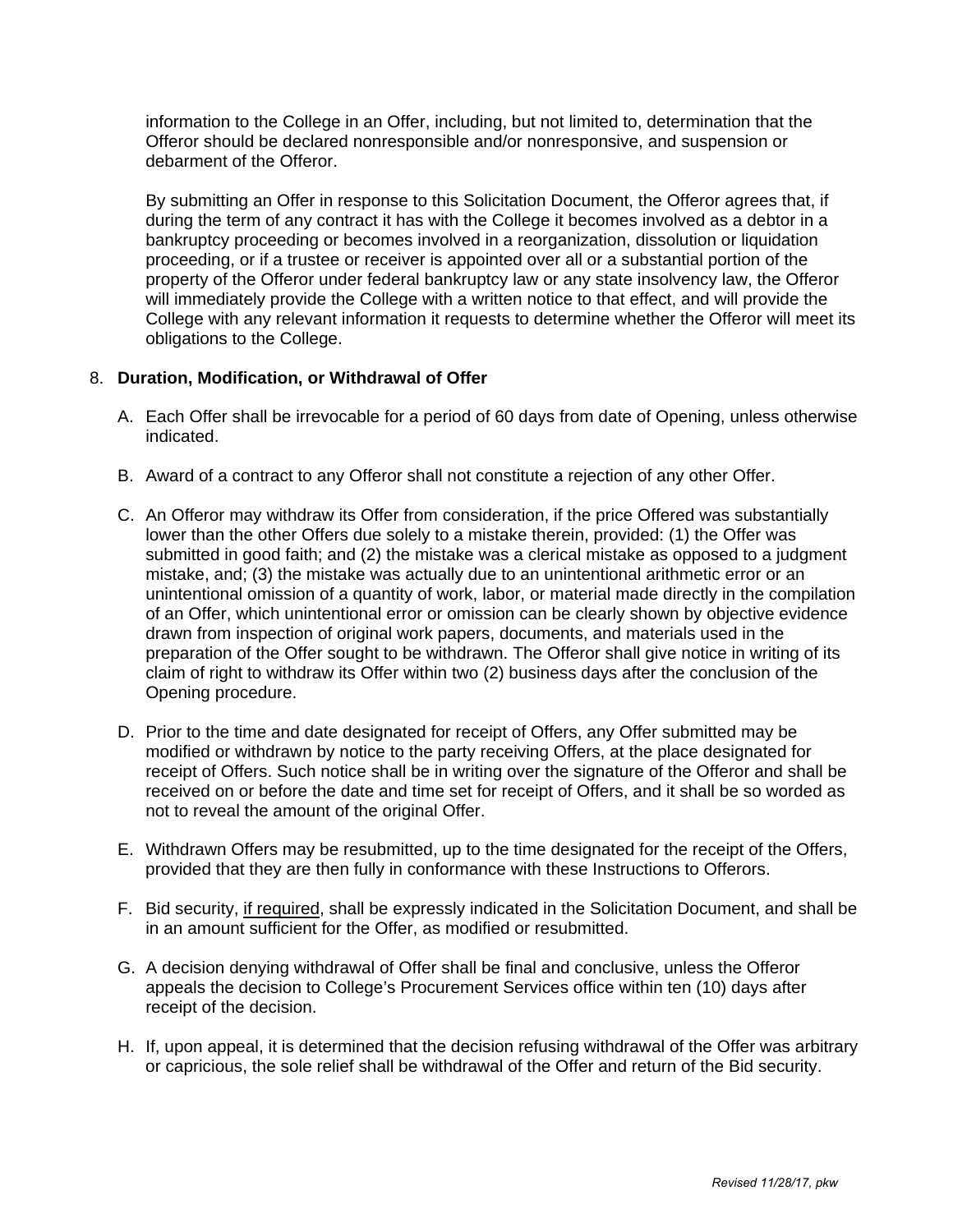# 9. **Detailed Offer Breakdown**

Upon notification from the College to the successful Offeror, who submitted the apparent lowest responsive Offer, the Offeror shall, within forty-eight (48) hours, provide a detailed breakdown of its Offer in a form acceptable to the College.

# 10. **Contract and Bond**

- A. Unless otherwise indicated by the College, within ten days after receipt of notice of award, any Offeror to whom a contract is awarded shall execute a formal written contract and shall furnish a corporate surety bond (if required), in form and with a surety satisfactory to the College, in an amount equal to the full contract sum, for the faithful performance of said contract and all provisions thereof; provided, the formation of said contract shall not be complete and the College shall not be liable thereon until said formal written contract has been executed both by the successful Offeror and by the College, and said performance/payment bonds, properly executed, have been delivered to and accepted by the College.
- B. The certified check, cashiers check, Bid bond or irrevocable letter of credit of the Offeror will be returned, when the contract has been properly executed by the Offeror and the College and the surety bond, properly executed, has been delivered to and accepted by the College. The certified check or Bid bond of each Offeror who was not awarded a contract will be returned immediately after the properly executed contract and bond of the successful Offeror has been delivered to and accepted by the College. The surety bond shall be written by a bonding company authorized and licensed by the Oregon Insurance Commissioner. The bonding company must be listed on the most current U.S. Government Treasury list, Department Circular 570, or approved prior to edition, or the edition which is included in the project manual. The attorney-in-fact who executes the bond on behalf of the surety shall affix to the bond a certified copy of the power of attorney.
- C. Any Offeror or Offerors to whom a contract is awarded and who shall default in executing said formal written contract or in furnishing a satisfactory surety bond within the time and in the manner required by these Instructions to Offerors shall forfeit its bid security as liquidated damages and not as a penalty pursuant to ORS 279C.385, for failure to execute the contract and bond, and shall also be liable to the College for the College's expenses and attorney's fees incidental thereto, and also for whatever expenses and attorney's fees may be incurred by the College in recovering the same. The subsequent re-awarding of the contract to another Offeror or Offerors, whether by a single action or by successive actions, shall not operate to release any defaulting Offeror from said liability.

# D. *Performance/Payment Bonds*

If required by the College, prior to the issuance of a Notice to Proceed, the Contractor shall provide the College with Bonds covering the faithful performance/payment of the contract, including payments of all obligations under the contract. The premium shall be paid by the Contractor. The bonding must be listed on the most current US Government Treasury list, Department Circular 570 or approved PRIOR TO BID SUBMISSION by the College. The amount of the bond shall be equal to 100 percent of the contract sum. Failure to adhere to these requirements may be grounds for rejection of the bid.

### E. *Award of Contract*

The successful Offeror shall enter into a Contract as it is defined in the Solicitation Document. After the College determines that a Contract is to be awarded, it will award the Contract to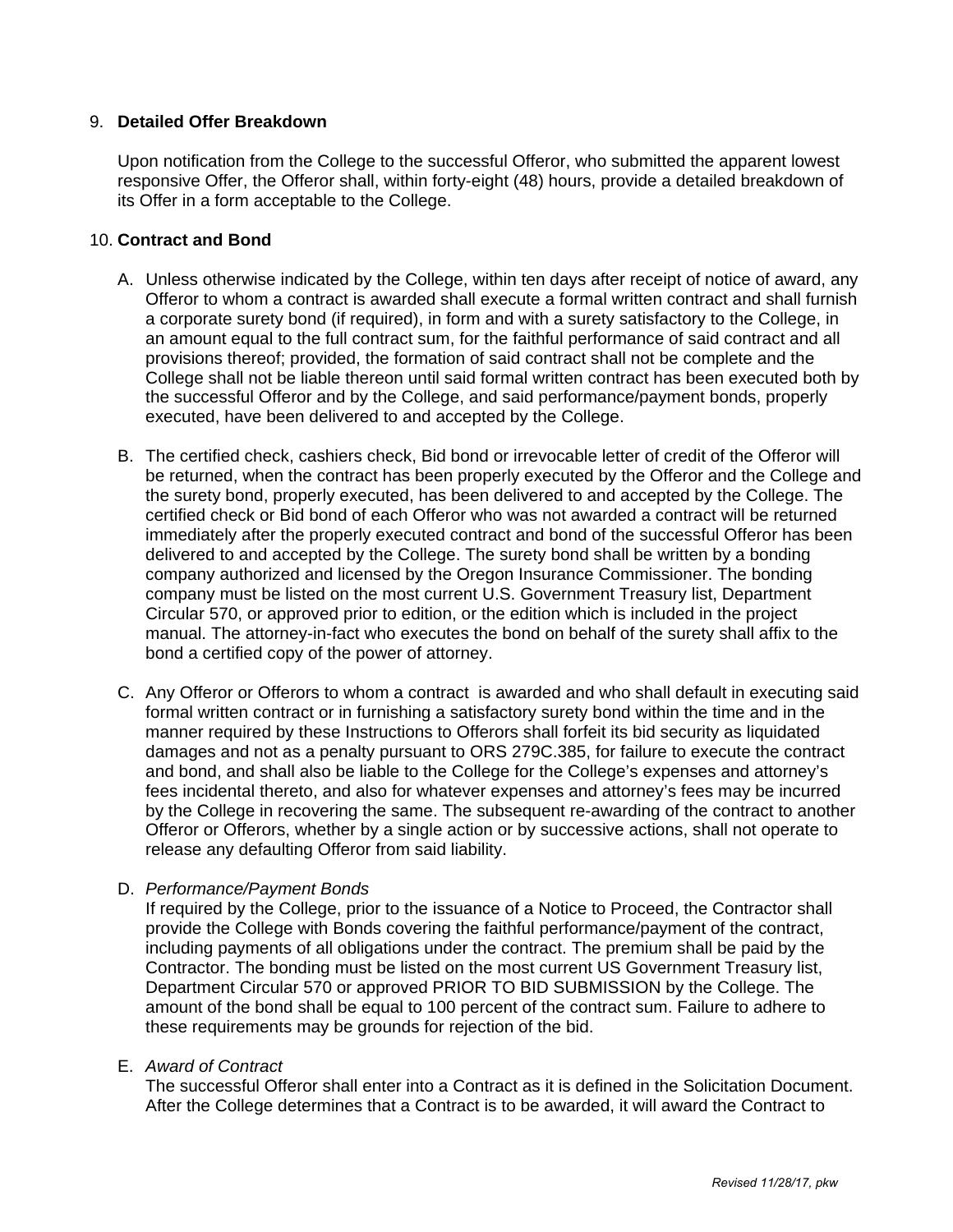either: 1) the Lowest Responsible Bidder, whose Bid is determined by the aggregate amount of the Base Bid, plus or minus any alternatives selected by the College; or 2) the Responsible Proposer whose Proposal has been determined, in writing, to be the most advantageous to the College based on the evaluation process and evaluation factors described in the Request for Proposals (ORS 279B.060).

- (1) No exception to delivery dates shall be allowed unless prior written approval is first obtained from the Procurement Services office. The College reserves the right to cancel any undelivered portion of this order.
- (2) Time of delivery is of the essence, and the College reserves the right to cancel any undelivered portion of this order for failure by the Contractor to deliver on time. Contractor assumes responsibility of delay notwithstanding the cause.
- (3) All payments to the contract shall be remitted by mail. The College shall not honor drafts, nor accept goods on sight draft basis. Furthermore, the provisions or monies due under this contract shall not be assignable.
	- (a) The College's payment terms are Net 30, unless otherwise specified.
- (4) Unless otherwise specified hereon, all goods are to be shipped *prepaid, FOB destination, freight prepaid.* Where specific authorization is granted to ship goods *FOB shipping point,* Contractor agrees to prepay all shipping charges, route cheapest common carrier, insure goods for the entire value of replacement cost, and to bill the College as a separate item on the invoice for said charges. Each invoice for shipping shall include the original or a copy of the bill indicating that the payment for shipping has been made.
- (5) All goods or materials purchased herein are subject to the approval of the College. Any rejections of goods or materials, whether held by the College or returned, will be at the Contractor's risk and expense.
- (6) All invoices, packing lists, packages, shipping notices and any other written document affecting this contract shall contain the applicable purchase order number, contract number, or number of a similar acquisition instrument; packing list(s) shall show the applicable number.
- (7) The Contractor agrees to protect the College against all claims, suits, or proceedings for patent, trademark, copyright, or franchise infringement arising from the purchase, installation or use of the goods, materials, and/or intellectual property rights purchased herein. The Contractor further agrees to assume all expenses and damages arising from such claims, suits, or proceedings.
- (8) Contractor agrees that the waiver, acceptance, or failure by the College to enforce any provisions, terms, or conditions of this contract shall not operate or be construed as a waiver of prior or subsequent breaches or the right of the College thereafter to enforce such provisions.
- (9) The Contractor warrants all articles supplied under this Contract to conform to specifications herein, to be fit and sufficient for the purposes manufactured, merchantable, of good material and workmanship, and free from defects.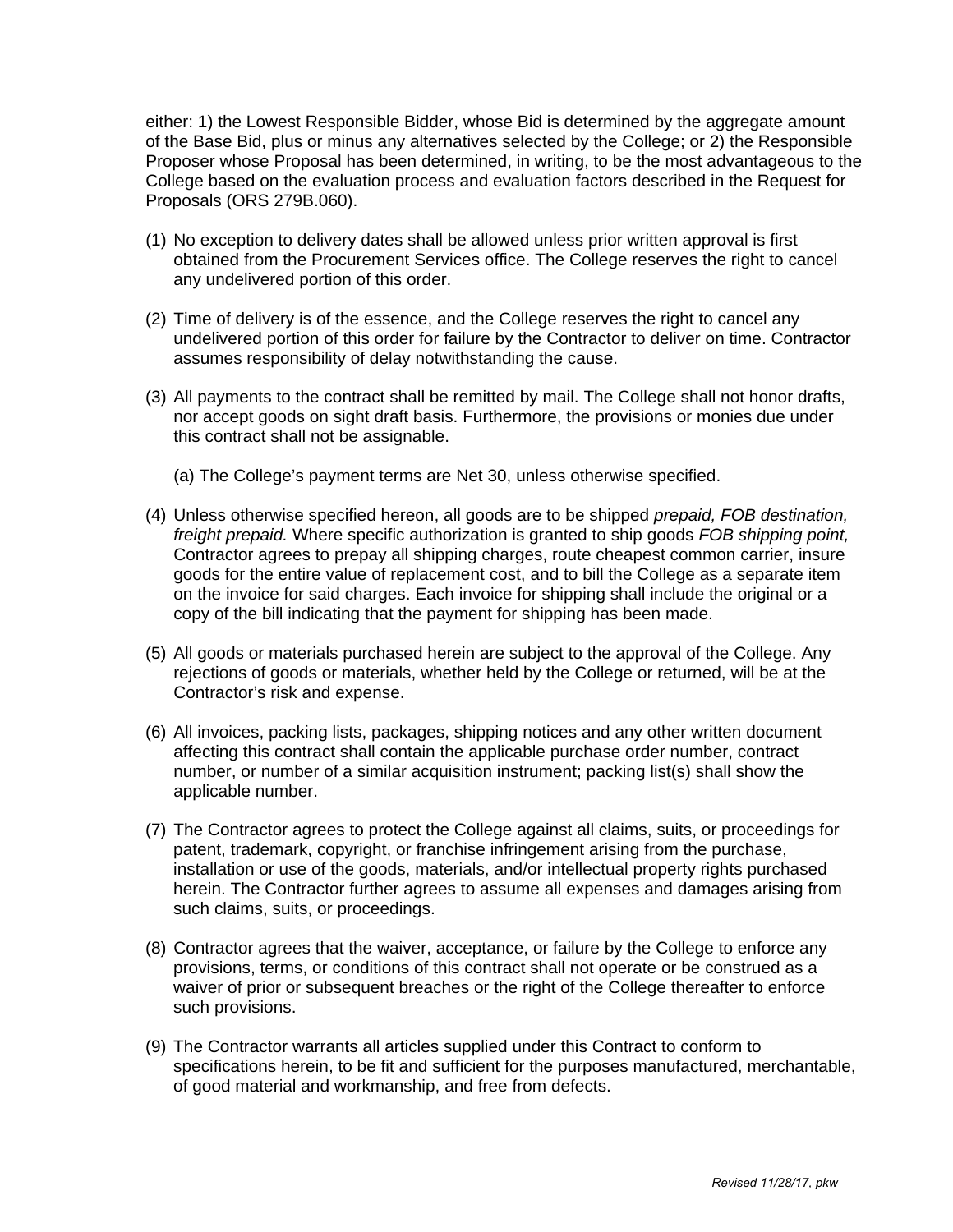- (10) In the event that the College is entitled to a cash discount, the period for computation shall commence on the date of delivery, or receipt of correctly completed invoices, whichever is *later*. If an adjustment in payment is necessary due to damage, the cash discount period shall commence on the date final approval for payment is authorized.
- (11) Contractor warrants and represents that all the goods and materials contained herein are free and clear of all liens, claims, or encumbrances of any kind whatsoever.
- (12) Contractor agrees to bear all risks of loss, injury, or destruction of goods and materials ordered hereon which occur prior to delivery and such loss, injury or destruction shall not release Contractor from any obligation hereunder.
- (13) In the event of a breach by the Contractor of any of the provisions of the Contract, the College reserves the right to cancel and to terminate this contract forthwith upon giving oral or written notice to the Contractor.
- (14) Contractor agrees to accept for credit, repair, or replacement, at no charge, any items received defective by the College or proven defective during the agreed warranty period and to be responsible for ALL transportation costs for return to the Contractor, and when repaired or replaced, returned to the College.
- (15) If the Contractor is performing work or services on behalf of the College, the Contractor shall provide and maintain the following insurance coverages for the duration of the project and for the applicable statute of limitation and statute of repose.

 A.) **Worker's Compensation Coverage** (per ORS Statute), for its employees, officers, agents or partners, or to any subject worker.

B.) **General Liability Insurance** – An occurrence policy with minimum limits of:

 \$1,000,000 General Aggregate \$1,000,000 Products Completed Operations Aggregate \$1,000,000 Personal Injury and Advertising Injury \$1,000,000 per Occurrence

- C.) **Automobile Liability** combined single limits not less than \$1,000,000, applying to "any auto."
- D.) **Pollution Liability** (Applies if work involves hazardous materials) an Occurrence policy with minimum limits of \$1,000,000 per Occurrence and \$1,000,000 policy aggregate.

 **Additional Insured** – except for Worker's Compensation, the above mentioned policies shall be endorsed to name the College as a primary additional insured, with any insurance or retention held by the College shall be excess and non-contributory. The General Liability additional insurance must apply to ongoing and completed operations. The additional insured endorsement must be attached to the insurance certificate.

 **Waiver of Subrogation** – Contract must provide a waiver of subrogation in favor of the College for all policies listed above. The waiver of subrogations must be attached to the insurance certificate.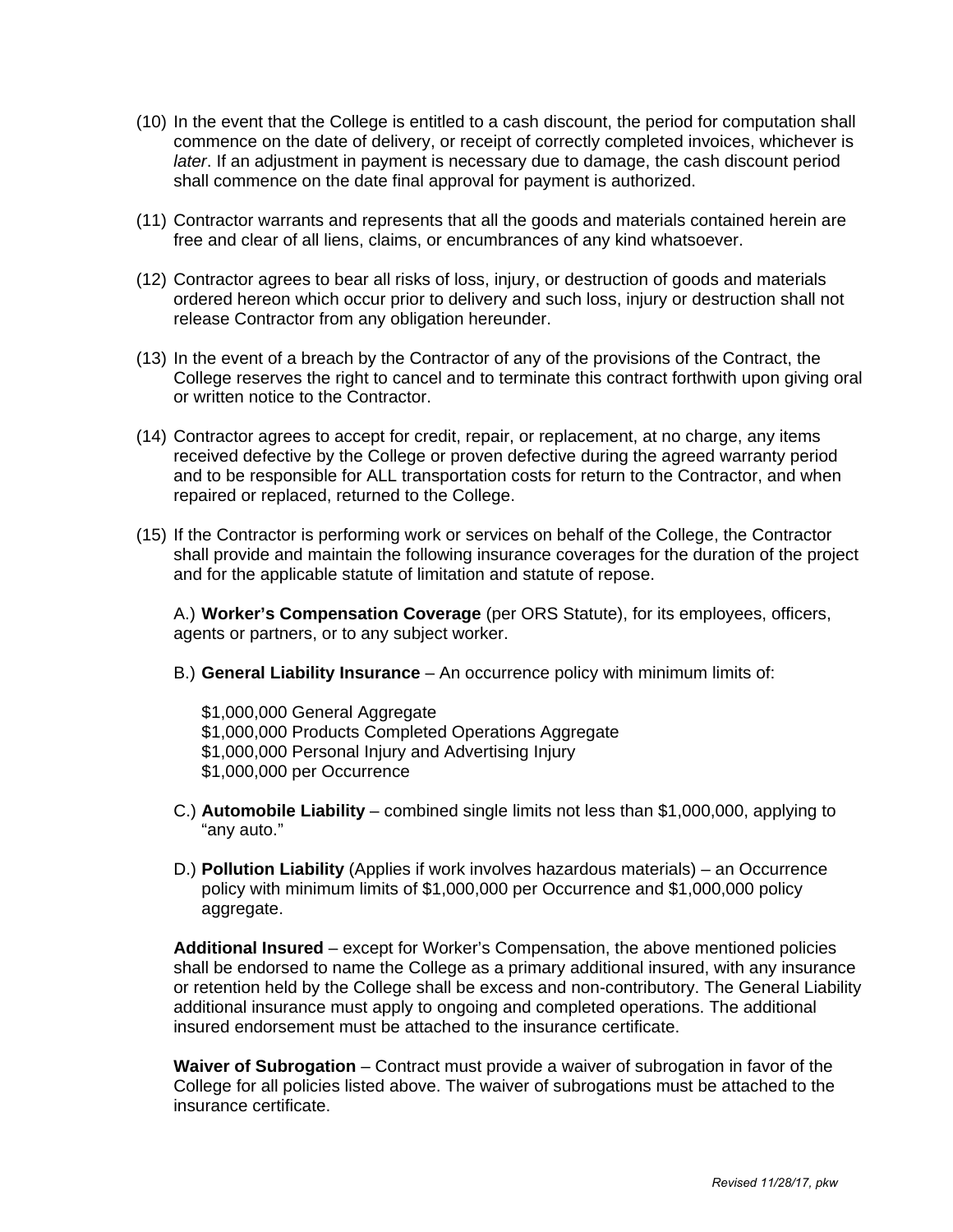### **Evidence of Insurance**

Evidence of the above coverage issued by a company satisfactory to the College shall be approved by the College by way of Certificate of Insurance before any work or services commence. A 30-day written Notice of Cancellation or material change of coverage clause shall be included. Failure to maintain the proper insurance shall be grounds for immediate termination of this Contract.

However, in the event of conflicts or discrepancies among the Contract Documents, interpretations will be based on the following descending order of precedence:

- 1. Contract amendments and Change Orders, with those of later date having precedence over those of an earlier date;
- 2. The Supplemental General Conditions;
- 3. The Chemeketa Community College Public Improvement Agreement Form, or Chemeketa Community College Public Works Improvement Agreement Form;
- 4. The General Conditions;
- 5. The Plans and Specifications;
- 6. The Solicitation Document and any addenda thereto;
- 7. The accepted Offer.
- (16) Termination for Convenience

Unless otherwise expressly indicated by the College, this agreement may be terminated by the College upon 10-day's notice, in writing, and delivered by mail or in person. Any such termination of this agreement shall be without prejudice to any obligations or liabilities of either party already accrued prior to such termination.

- (17) Pursuant to Oregon Revised Statute, Chapter 279A.205 and ORS 279A.215, governing permissive cooperative procurements, any agency of the State of Oregon or any political subdivision thereof (city, county, district, agency or similar entity), shall have the authority to purchase the herein specified goods/services directly from the contractor(s) awarded contract(s) from this solicitation at the same discount as identified on the Offeror's Response form. Any ordering and billing shall take place directly between contractor(s) and such public agencies.
- (18) The Contractor shall have the option of declining participation in any such agreement; that is, Contractor participation in provision of goods/services resulting from intergovernmental agreements shall be voluntary. If the Contractor chooses to participate in such agreements, all agency relationships, including those for contract administration, ordering, deliveries, approvals, billing and collections shall be between the Participating Agency and the Contractor; the College, except for its enabling agreement, shall not participate in any aspects of commercial activity or contract administration between the Contractor and the Participating Agency.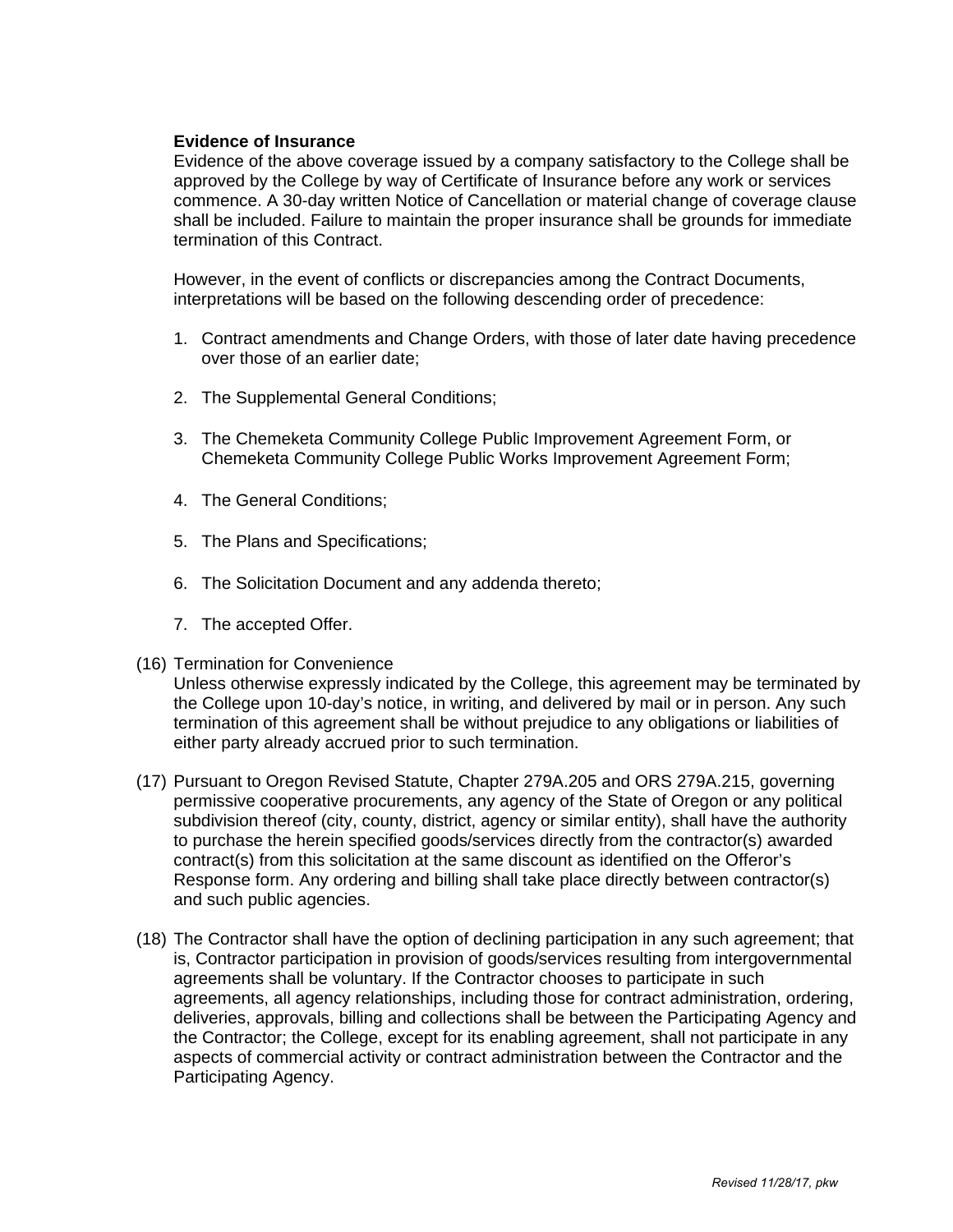- (19) If Contractor agrees to participate, all such participation shall be on the basis of this solicitation and the resulting award except that reasonable changes in pricing and terms may be negotiated directly between the Participating Agency and the Contractor to accommodate differences in delivery distances and local conditions. All such changes shall be solely between the Contractor and the Participating Agency.
- F. The Lowest Responsible Offeror is determined by the aggregate amount of the Base Bid or Proposal, plus or minus any Alternatives selected by the College or Project Manager.

# 11. **Conflict of Interest**

- A. No officer, agent, or employee of the College shall be permitted any interest in the contract. The College may, by written notice to the Contractor, cancel the contract if it is found by the College that gratuities, in the form of entertainment, gifts or otherwise, were offered or given by the Contractor, or any agent or representative of the Contractor, to any officer, agent or otherwise (irrespective of whether the person is compensated for services by the College), or employee of Chemeketa Community College with a view toward securing a contract or securing favorable treatment with respect to the awarding or amending, or the making of any determinations with respect to the performing of such contract.
- B. At the discretion of the Chief Financial Officer or her/his designee, employees declaring a conflict of interest—perceived or otherwise, may be ineligible to participate in the bidding and contracting process; the Chief Financial Officer or her/his designee, shall review the facts and render a written decision. Alternatively, Offerors having knowledge of a conflict of interest—apparent or otherwise—of the College's employee(s), shall be required to submit this information prior to the Closing of the Solicitation Document's protest period. Failure to do so will nullify Offeror's right to protest the award of the contract or intent-to-award the contract on the basis of a conflict of interest.

# 12. **Prohibited Conduct**

- A. Officials not to benefit. No person submitting an Offer and no person on behalf of an Offeror shall give or promise anything of value to any person who is a public official, an employee of the College, a member of its governing body, or a member of any evaluation committee to obtain information or to influence or attempt to influence the decision of that person on anything pertaining to this Solicitation Document or any subsequent Contract or subcontract. "Thing of value" includes not only direct gifts or payment but the conferring of a benefit on any such person, person's relative or other person or entity for purpose of influencing the public official.
- B. Kickbacks prohibited. No person being an Offeror under this Solicitation Document or a bidder or proposer on any subsequent Contract or an officer, employee or agent of either shall require any kickback, fee, rebate, deduction or payment from any person to be considered as an employee, subcontractor, supplier, service provider or consultant unless the requirement be authorized by law and the amount duly recorded and paid over to the College or the person or entity entitled to receive it.
- C. Contingent fees prohibited. No Offeror shall pay or give to any person or entity anything of value for work done on or in connection with the response to this Solicitation Document contingent upon the Offeror being selected to proceed to the second step of this procurement. This prohibition does not prohibit the payment of a bonus to an employee of the Offeror under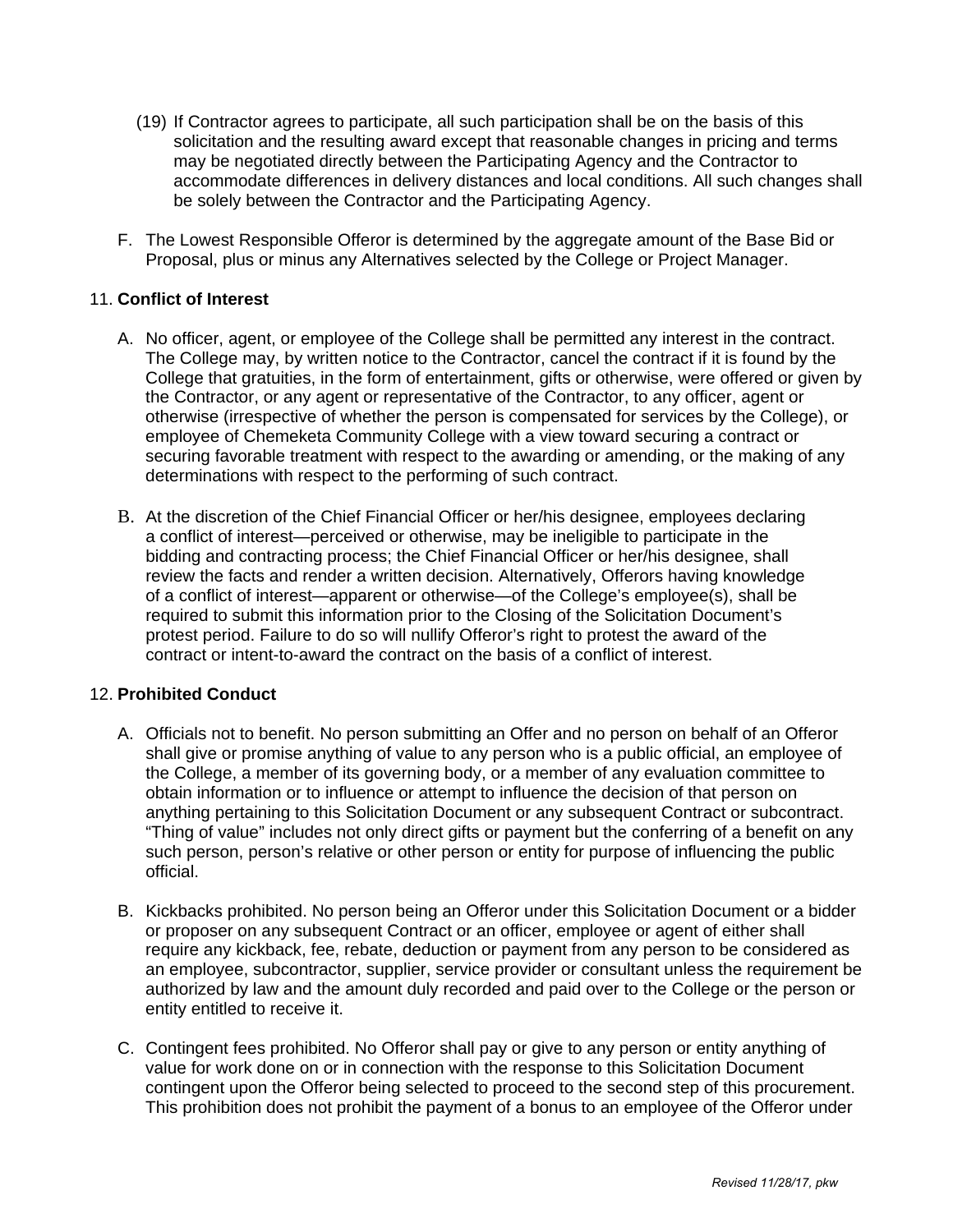a preexisting bonus plan and formula nor does it prohibit the Offeror from engaging services to be performed in the future on a bid or proposal or a contract awarded the performance of which services are contingent upon the Offeror's success.

Submission of an Offer is a representation by the Offeror that the Offeror has not and will not engage in the conduct prohibited.

### 13. **Reservations**

The Board of Education of Chemeketa Community College expressly reserves the following rights:

- A. To reject any or all Offers for good cause upon finding that it is in the public interest to do so, or to waive any minor informalities or irregularities of the Offer.
- B. To reject any Offer or Offers not in compliance with all prescribed public contracting procedures and requirements.
- C. To consider the competency and responsibility of Offerors in making any award.
- D. In the event two or more Offers are for the same amount and for the same work, to award the contract by lot.
- E. In the event any Offeror or Offerors to whom a contract is awarded shall default in executing said formal Contract or in furnishing a satisfactory performance and payment bond within the time and in the manner specified, to re-award the contract to another Offeror or Offerors.

### 14. **Acceptance of Conditions**

Each Offeror, by the submission of its Offer, assents to each and every term and condition set forth anywhere in the Contract documents and agrees to be bound thereby.

- A. Each Offeror must acquaint itself thoroughly as to the character and nature of the Work to be done and the conditions under which the Work will be performed. Each Offeror, furthermore, must make a careful examination of the site of the Work and inform itself fully as to the difficulties to be encountered in the performance of the Work, the facilities for delivering, storing and placing materials and equipment, existing and available services and utilities, environmental and access constraints, permit requirements and other conditions as relating to construction and labor.
- B. No plea of ignorance of conditions that exist or may hereafter exist on the site of the Work, or difficulties that may be encountered in the execution of the Work, as a result of failures to make necessary investigations and examinations, will be accepted as an excuse for any failure or omission on the part of the successful Offeror to fulfill in every detail all the requirements of the Contract documents and to complete the Work for the consideration set forth herein, or as a basis for any claim whatsoever.
- C. Insofar as possible, the successful Offeror, in carrying out its work, must employ such methods or means as will not cause interruption of or interference with the Work of the College or any separate Contractor.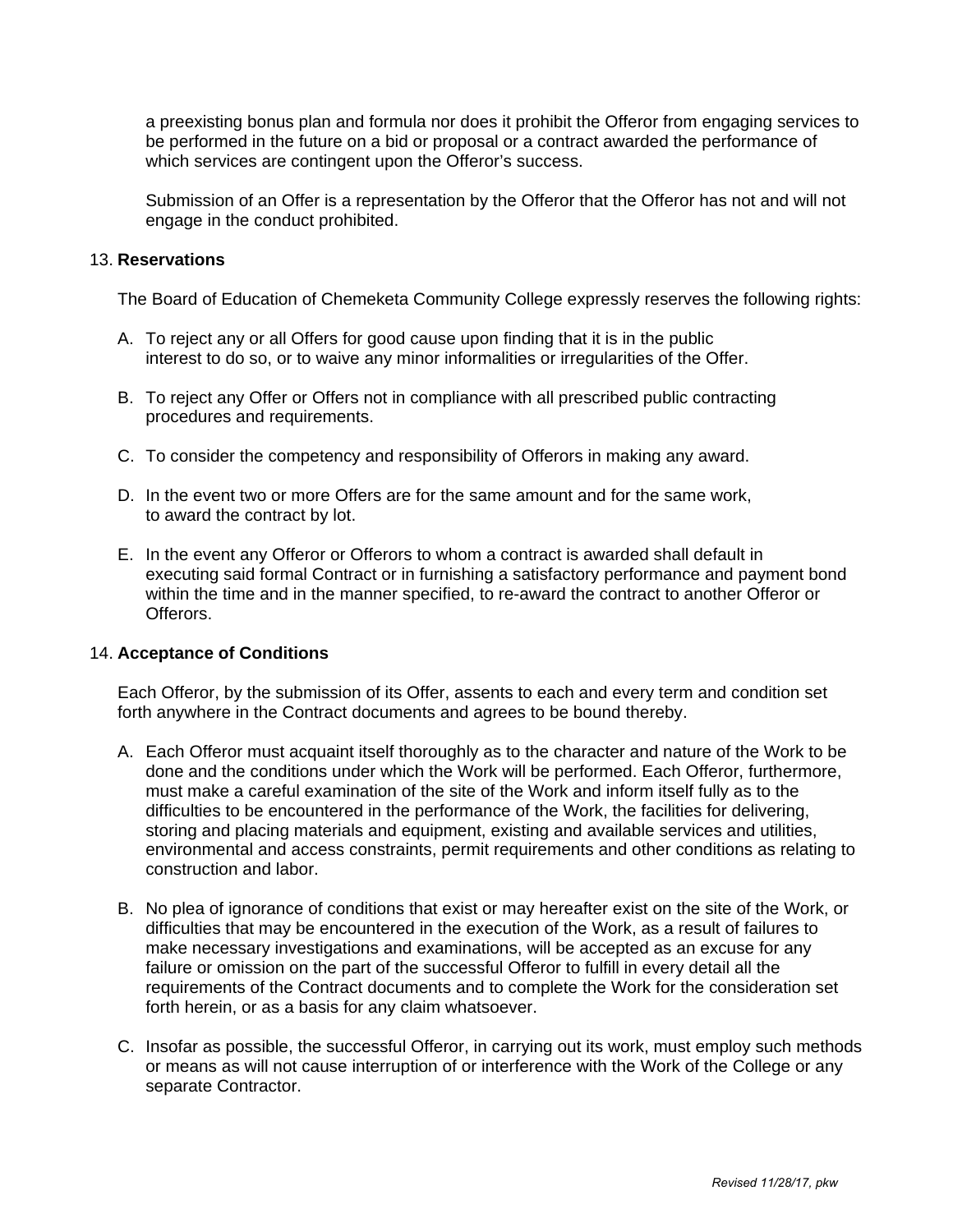- D. If the Contract includes excavation on an unclassified basis, the cost of all excavation and backfill required under this Contract is a part of the Base Bid/Offer. No distinction will be made insofar as payment is concerned between earth and rock.
- E. The apparent silence of the Solicitation Document's specifications and/or supplemental specifications as to any detail, or the apparent omission of a detailed description concerning any point, shall be regarded as meaning that only the best commercial practice is to prevail and that only materials and workmanship of first quality are to be used.
	- 1. However, if any omitted specification results in ambiguity as to material characteristics of the item being solicited by the College, and clarification is necessary to enable a reasonable Offeror in the particular industry to properly identify such characteristics, Offeror shall seek a formal request for clarification as set forth in section marked "Protest Process." Failure to make such a request is at Offeror's risk, and the Offeror awarded the resultant contract shall be required to provide goods meeting the College's needs with regard to any omitted specification for which clarification was not sought.
	- 2. The Offeror awarded the contract shall provide all components, hardware, and parts necessary for proper assembly, installation, and operation, even though certain items may not be specifically described in the Solicitation Document's specifications. This includes all fittings, couplers, brackets, adapters, etcetera. Offeror shall include the cost of such components, hardware, and parts in the Offer.

# 15. **Bid Results**

After Solicitation Documents have been opened and Offers have been evaluated, information regarding Contract award or intent-to-award may be obtained by telephoning the Procurement Services office or by accessing the College's Procurement Services website at http://www.chemeketa.edu/busprofession/procurementservices/bidresults/.

### 16. **Protest Process**

- A. *Protest of Solicitation Document Specifications or Contract Terms (i.e., Request for Clarification or Change)* 
	- 1. Time for Submission of Protest: Unless otherwise indicated herein, any objections to or comments about the Solicitation Document's specifications, contract terms, and/or conditions must be submitted, in writing, to the Chemeketa Community College Procurement Services office no later than ten (10) calendar days prior to Closing of the Solicitation Document.

Such protest or request for change shall include the reasons for protest or request, and any proposed changes to specifications or terms. No protest against award because of the content of Solicitation Document specifications, contract terms, and/or conditions shall be considered after the deadline established for submitting such protest.

2. Extension of Opening Date: If any Solicitation Document specification protest is received in accordance with section (1) above, the Solicitation Document Opening date may be extended, if the College finds an extension is necessary to allow consideration of the protest and issuance of any addenda to the Solicitation Document.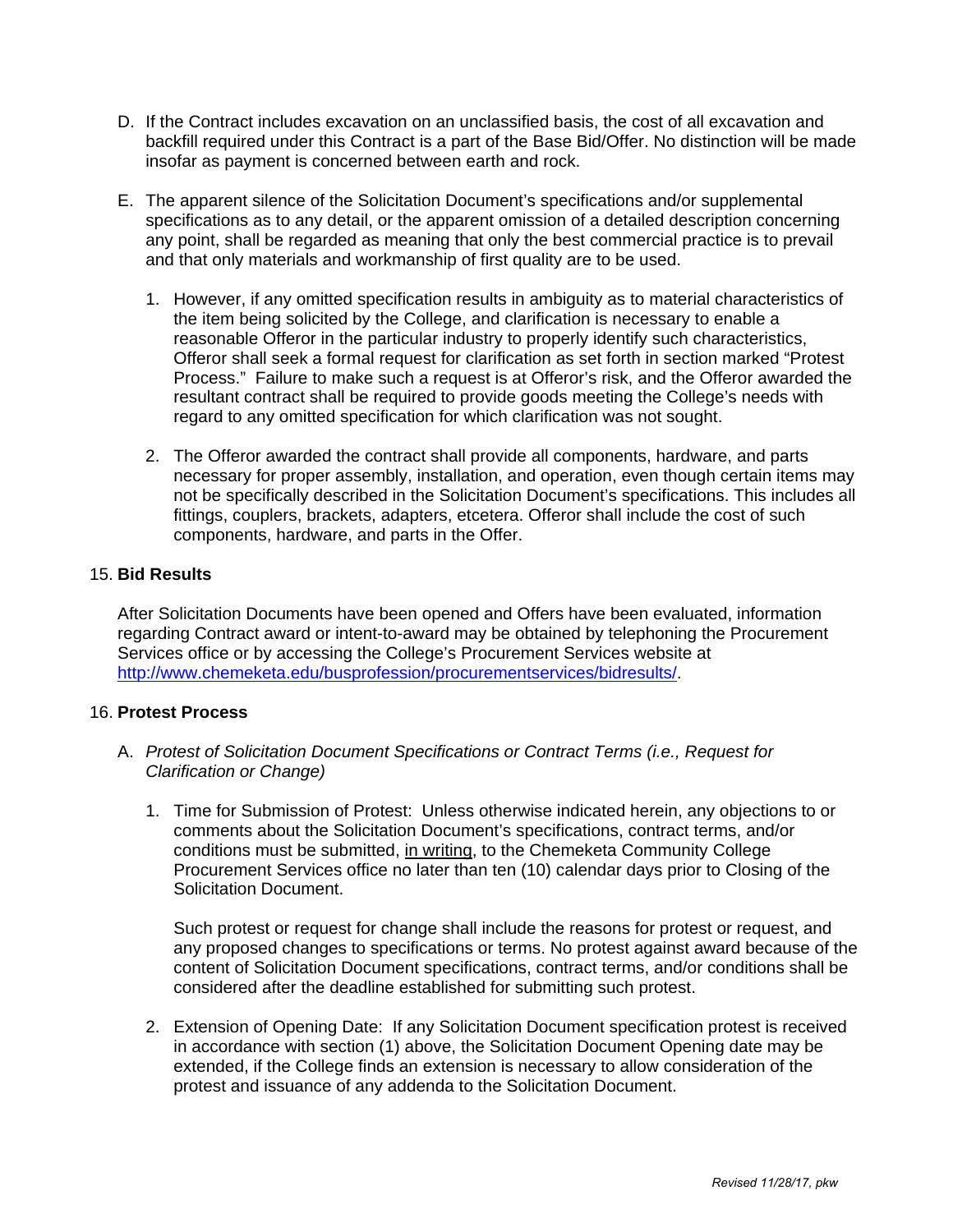3. Identification of Protest: Envelopes containing protests of Solicitation Document specifications, contract terms, and/or conditions shall be marked as follows:

"C*ontract Provision Request for Change*." Name of Solicitation Document

- B. *Protest of Award*
	- 1. Right to Protest: Any actual Offeror who is adversely affected or aggrieved by the College's "Notice of Award," "Recommendation for Award" or "Intent to Award" of the Contract to another Offeror on the same solicitation, shall have five (5) working days or seven (7) calendar days, whichever is later, after the date appearing on the "Notice of Award," "Recommendation for Award," or "Notice of Intent to Award" to submit to the College a written protest. The written protest shall specify the grounds upon which the protest is based, including the specific citation of law, rule, regulation, or procedure upon which the protest is based. In order to be an adversely affected or aggrieved Offeror with a right to submit a written protest, an Offeror must itself claim to be next in line for award, i.e. the protester must claim that *all* lower Offerors are ineligible for award because they are non-responsive or non-responsible. The College shall not entertain a protest submitted after the time period established by this Article.

The person to whom Offers are submitted on behalf of the Chemeketa Community College Procurement Services office and is named in the Public Notice (if applicable), will review any written protest received and make the Initial Determination and Findings, which will be communicated to the protester in writing within three (3) working days of the College's receipt of the protest. Failure to protest the College's "Notice of Award," "Recommendation for Award" or "Intent to Award" the Contract shall be considered the Offeror's failure to pursue an administrative remedy made available to the Offeror by the College.

The Initial Determination and Findings shall constitute the College's Final Decision and Order, unless the protester, within five (5) calendar days of the Initial Determination and Findings files an appeal with the College's Board of Education, through the Chief Financial Officer, unless otherwise designated in the solicitation document (Request for Quotation, Request for Proposal, or similar method of competitive solicitation).

- 2. Notice to Proceed: The written Notice to Proceed of the contract, shall constitute a Final Decision and Order of the College to award the contract if no written protest after the "Notice of Award," "Recommendation for Award," or "Intent to Award" is filed with the College's Procurement Services office within five (5) working days or seven (7) calendar days, whichever is later, of the "Notice of Award," "Recommendation for Award," or "Intent to Award."
- 3. Authority to Resolve Protests: The College's Board of Education shall have the authority to settle or resolve a written protest submitted, in accordance with the requirements of this Section.
- 4. Decision: If appeal of the Initial Determination and Findings is timely filed, the College's Board of Education shall review the Protest, and the Board's determination shall constitute the College's Final Decision and Order on the protest.
- C. *Protest Process Period/Calendar Days*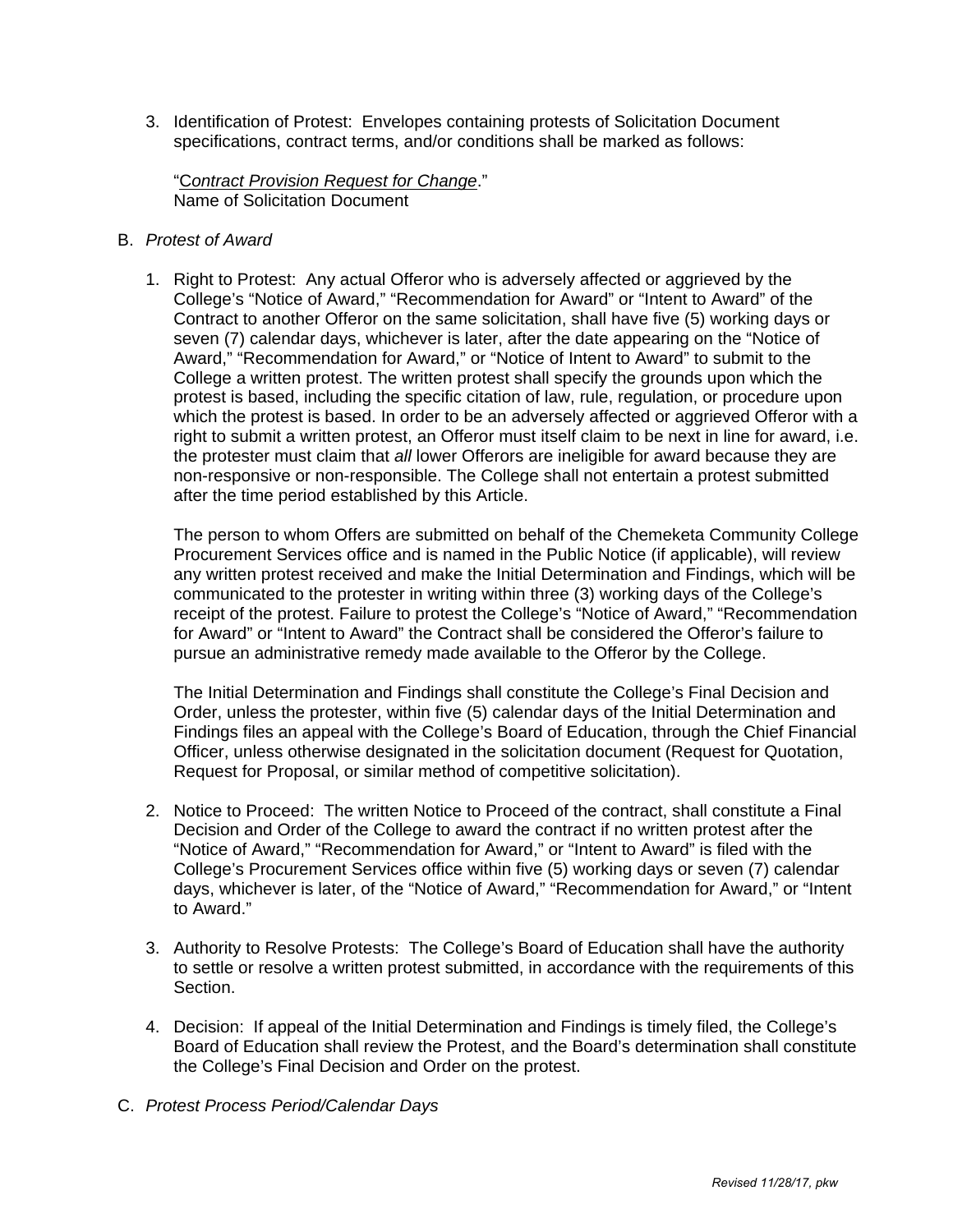If a period in this protest process ends in a Saturday, Sunday, other Legal holiday, or College designated closure day, it shall be deemed extended through the next following business day.

### 17. **Offeror's Questions, Addenda, Unforeseen Closures, Substitutions**

- A. Offerors and/or sub-Offerors shall promptly notify the College, through the design professional identified in the Public Notice, or the Purchasing Management Analyst if a design professional is not identified in the Public Notice, of any ambiguity, inconsistency or error which they may discover upon examination of the Solicitation Documents or of the site and local conditions. No interpretation of the meaning of the drawings, specifications, or portions of the Solicitation Documents will be made to any Offeror orally. Neither the College nor the design professional will be responsible for any other explanations or interpretations of the proposed documents.
- B. Any necessary corrections will be made in the form of formal addenda; if such corrections/changes are issued, an acknowledgement of receipt of addenda must be noted either with submission of the Offer or separately prior to the opening of the Offer(s). All addenda, with the exception of addenda to the Closing date and time, will be issued not less than 72 hours before the specified Closing date and time. Addenda specifically related to the Closing date and time may be issued with less than 72 hours notice. Failure of any Offeror to receive any such addenda or interpretation shall not relieve the Offeror from any obligation under its Offer as submitted.
- C. If the Offeror (or any person submitting an Offer to the Offeror and/or subsequently in contact with the Offeror, relating to the subject project) knows, or should have known, that an ambiguity, discrepancy, error, omission or conflicting statement exists in the Solicitation Document, said Offeror has an obligation to seek a clarification thereof from the Architect/Engineer, or the Purchasing Management Analyst if a design professional is not identified in the Public Notice, prior to the Closing of the Solicitation. The College will welcome such a clarification request, and, if deemed necessary by the College, the design professional or Purchasing Management Analyst will issue a written addendum on behalf of the College's Procurement Services office clarifying the matter in question.
- D. In the event the College is closed due to unforeseen circumstances such as, but not limited to, inclement weather, power outages, and/or acts of God, all prospective Offerors known to have obtained the Solicitation Document will be notified by telephone as soon as possible of a revised Closing date and time, followed by a written addendum.

# 18. **Affirmative Employment Practices**

A. Pursuant to the equal opportunity and affirmative action provisions of Section 202 of Executive Order 11246, Section 504 of the Rehabilitation Act of 1973, Title VI of the Civil Rights Act of 1964, the Age Discrimination Act, and the Americans with Disabilities Act of 1990, the Americans with Disability Act Amendment of 2008, and amendments thereto, to the extent the same are applicable to the manufacture and/or sale of the goods purchased hereunder, or the contracting and/or subcontracting of services or work hereunder, the Offeror agrees not to discriminate against or harrass any client, employee, or applicant for employment or for services, because of race, religion, color, sex, age, national origin, ethnic origin, sexual orientation, gender identity, marital status, citizenship status, pregnancy and related conditions, family relationship, veteran's status, disabilities, tobacco usage during work hours, whistle blowing, victim of domestic violence and genetic information in any educational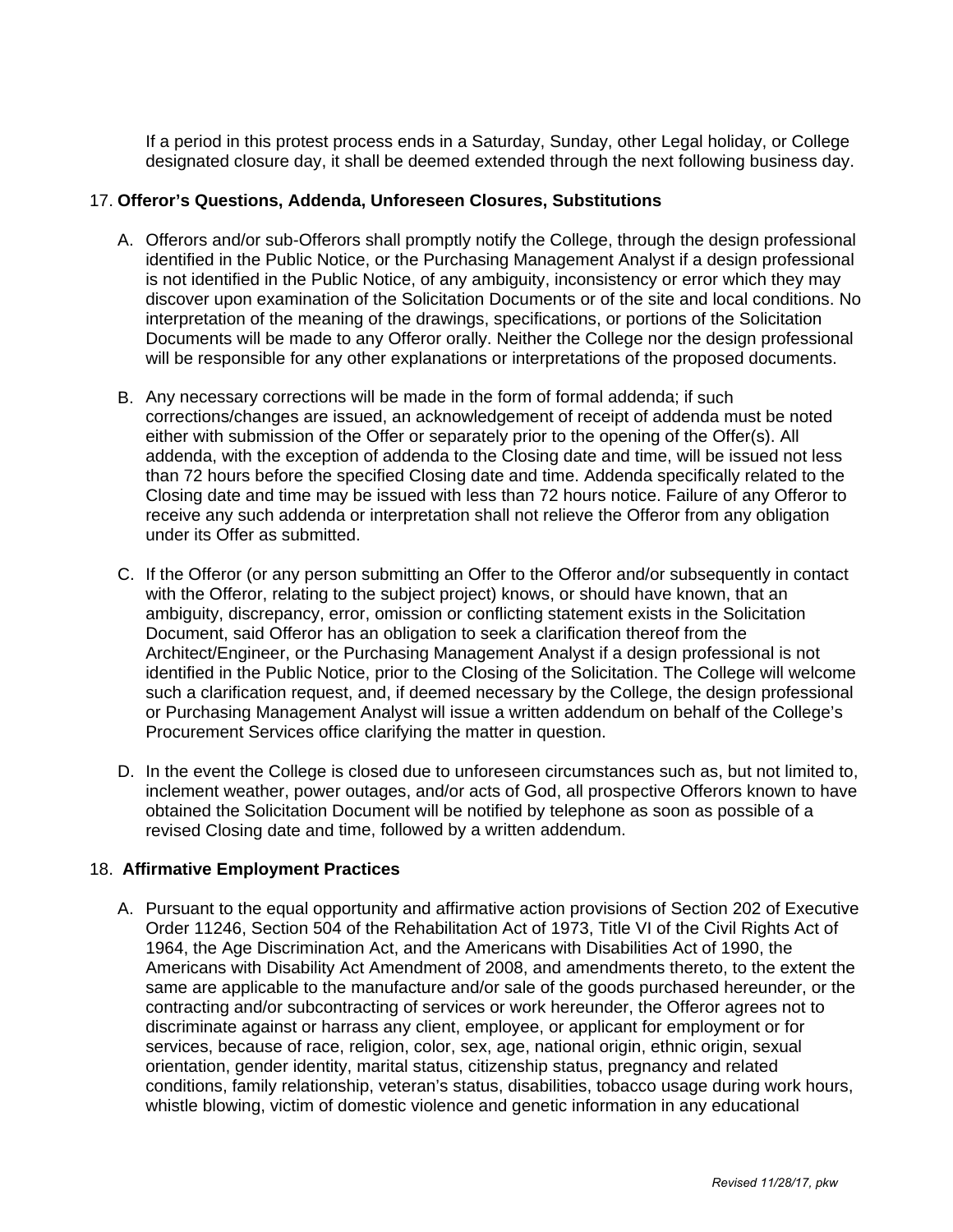programs, activities or employment with regard to, but not limited to, the following: employment upgrading, demotion, or transfer; recruitment or recruitment advertising; layoffs or termination; rates of pay or other forms of compensation; selection for training; rendition of services. It is further understood that any Offeror who is in violation of this clause may be barred forthwith from receiving awards of any purchase order, purchase agreement, Contract, or similar acquisition instrument, from the College unless a satisfactory showing is made that discriminatory practices have terminated and that a recurrence of such acts is unlikely.

Persons having questions about equal opportunity/affirmative action should contact the Affirmative Action Officer at 4000 Lancaster Drive NE, Salem, Oregon 97309-7070, or call 503.399.4784. To request this publication in an alternative format, please call 503.399.5192.

# 19. **Subcontractors**

- A. All Subcontractors proposed for the Work must be acceptable to the College.
- B. Contractor shall comply with ORS 279C.580.
- C. The College reserves the right to request the proposed Subcontractor(s) to complete an Offeror Qualification Form. This form will be similar to those required of an Offeror under these Instructions to Offerors.
- D. The Contractor shall require all Subcontractors to provide and maintain general liability, automobile liability, professional liability (if applicable), and workers' compensation insurance for the coverage equivalent to those required of the general contractor. The Contractor shall require Certificates of Insurance from all subcontractors as evidence of coverage.

### 20. **Prevailing Wage Rates**

When Prevailing Wage Rates for public works established by the State of Oregon, Bureau of Labor and Industries are cited or contained herein, they are required to be incorporated as a portion of the Offer provided in response to this Solicitation Document.

### 21. **Nonassignability**

Once a Contract has been entered into between the successful Offeror and the College, the contract shall not be transferable to another contractor or subcontractor without the full and written consent of the College. The original Contractor's responsibility for the performance of the Contract shall remain, even if the College should agree to the assignment of a subcontractor.

### 22. **Noninterference with College Operations**

The entire work shall be executed in such a manner as to not interfere with the continued free and comfortable use of existing structures, walks, and/or grounds for College purposes.

A. At the time of completion of the Work, the Contractor shall remove all rubbish in and about the building, and all his/her tools, scaffolding, and surplus materials and shall leave his/her work "broom clean." In case of failure to do so, the College may remove the rubbish and charge the cost to the Contractor.

# 23. **Use of College Facilities/Resources**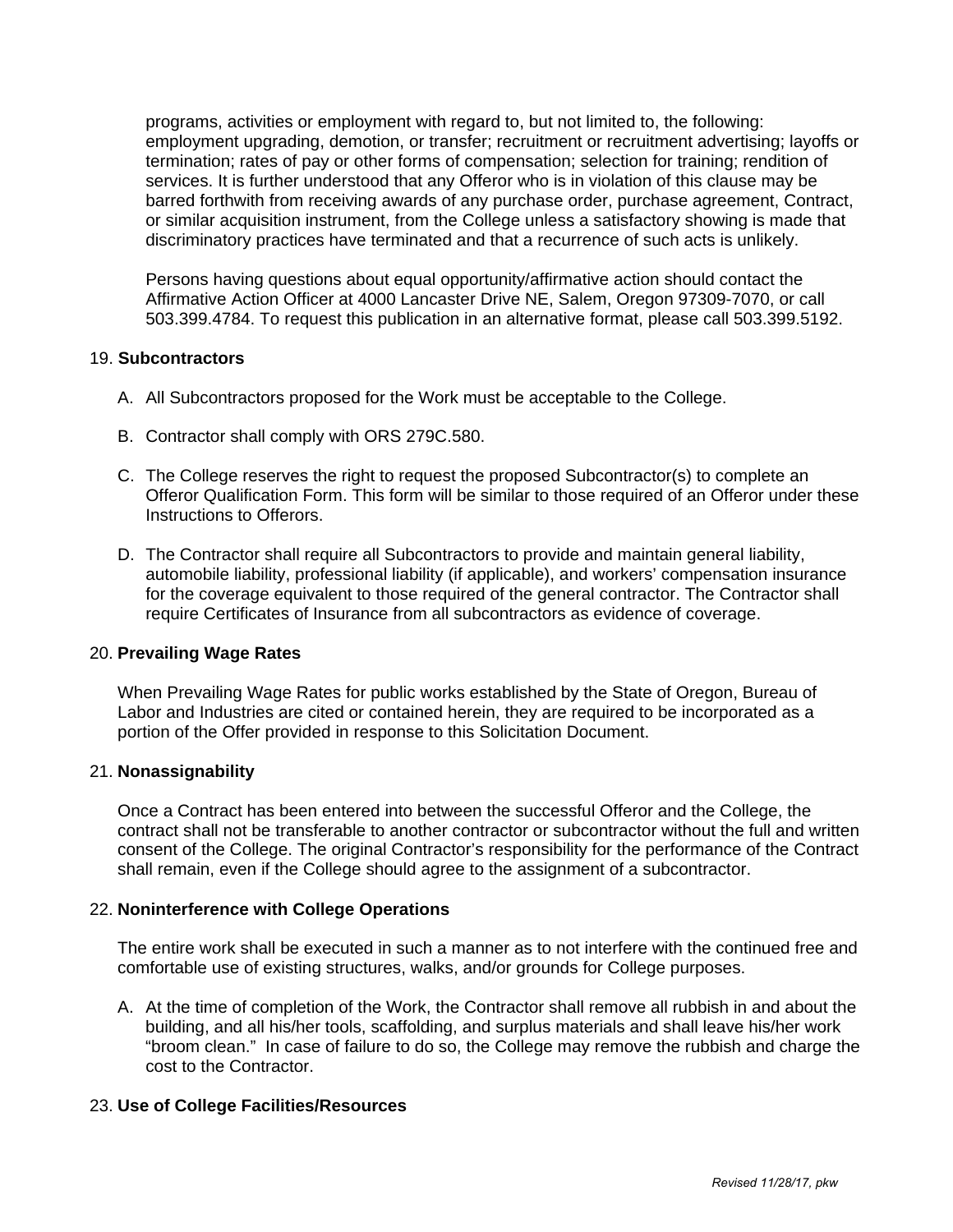To ensure equitability and fairness to all Offerors, the use of College facilities and/or resources for preparation of Offer(s) is limited to those facilities and/or resources available and accessible to the general public (e.g. pay telephones, restrooms, public access/meeting areas).

### 24. **Gratuities/Gifts**

The College may, by written notice to the Contractor, cancel this Contract if it is found by the College that gratuities, in the form of entertainment, gifts or otherwise, were offered or given by the Contractor, or any agent or representative of the Contractor, to any officer, agent or otherwise (irrespective of whether the person is compensated for services by the College), or employee or agent of Chemeketa Community College. In the event this contract is canceled by the College pursuant to this provision, the College shall be entitled, in addition to any other rights and remedies, to recover or withhold the amount of this cost incurred by the Contractor in providing such gratuities/gifts.

### 25. **Cancellation for Lack of Funding**

The Contract awarded as a result of this Solicitation Document may be cancelled without any further obligation on the part of Chemeketa Community College, its officers, directors, and employees in the event that sufficient appropriated funding is unavailable to assure full performance of its terms. The successful Offeror shall be notified in writing of such nonappropriation at the earliest opportunity.

### 26. **Independent Contractor Status**

The service or services to be rendered under this Contract are those of an independent contractor. Contractor is not an officer, employee, or agent of Chemeketa Community College as those terms are used in ORS 30.265.

Successful Offeror agrees that it is an independent contractor as defined by ORS 701.025 and not an agent or employee of the College. Successful Offeror agrees to defend, indemnify, and hold the College harmless from and against any and all claims, demands, and causes of action of any kind or character arising in favor of any person, on account of personal injuries, or death, or damage to property occurring, growing out of, incident to, or resulting directly or individually from, the operations or activities of the successful Offeror, its employees, or sub-contractors and to pay all claims, damages, legal costs or other expense or liability related thereto.

### 27. **Equipment and Materials (Construction)**

Successful Offeror shall be responsible for any loss, damage or destruction of its own property, equipment, and/or materials used in conjunction with the Work.

### 28. **Professional Services (Lawyers, Design Professionals, Physicians, etc.)**

If this Contract is deemed to be a "Professional Services Contract," the Contractor shall maintain professional liability insurance for errors and omissions including personal injury. If coverage is written on a Claims Made Form, the successful Offeror shall: maintain insurance policy for a duration of three (3) years for projects valued \$1 million or less, and five (5) years for projects valued over \$1 million or the maximum time period available to the Contractor in the marketplace,